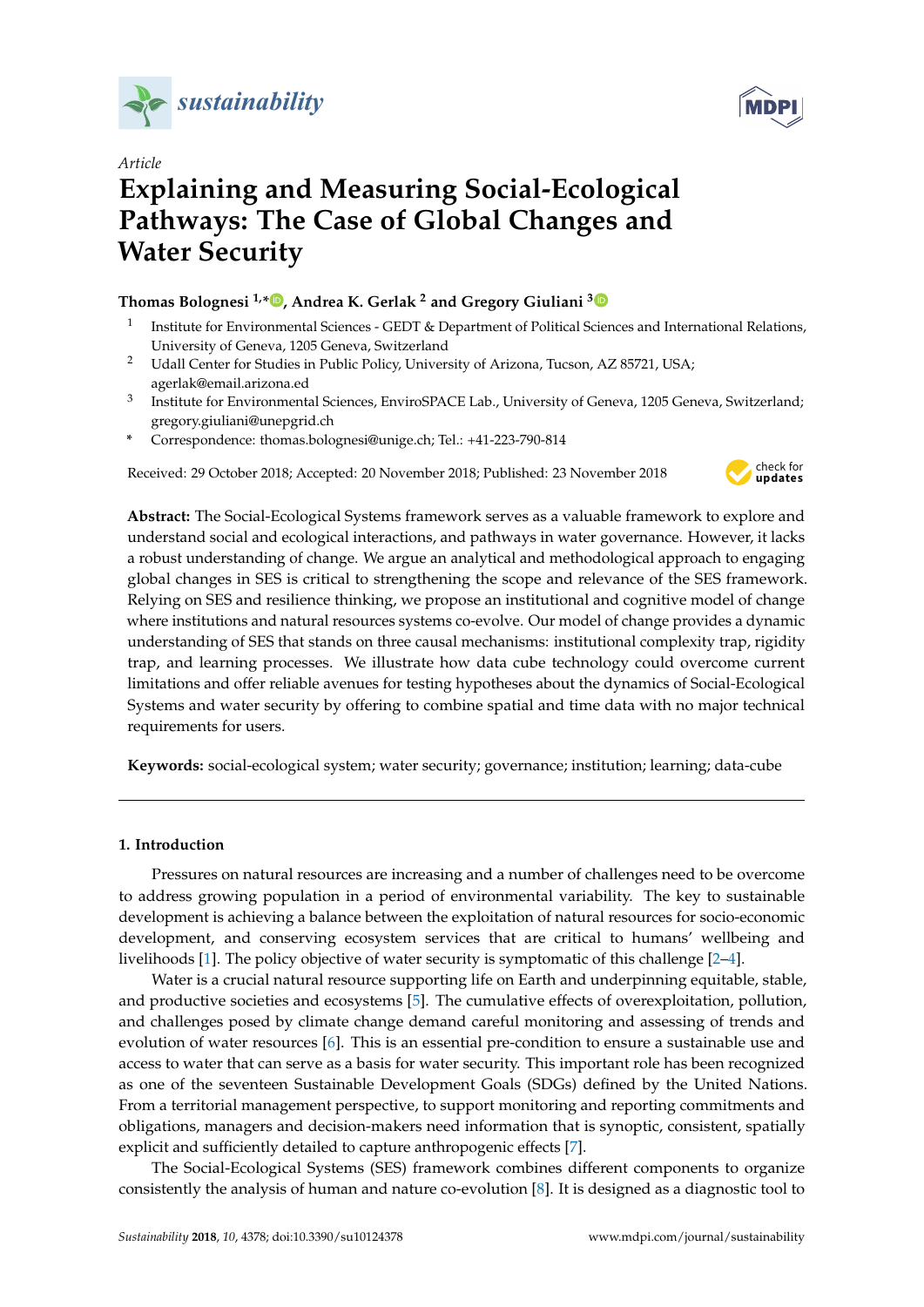support identification of relevant variables that can determine sustainability in SESs and allow for analysis of relationships among levels and scales. As such, it contributes to a common framework to facilitate multidisciplinary research efforts, better understanding and study of the complexity of these systems [\[8\]](#page-16-0), and cross-institutional comparisons and evaluations [\[9\]](#page-16-1). However, SES lacks a robust understanding of change because of a limited number of empirical studies and its use as a checklist [\[10\]](#page-16-2). We argue an analytical and methodological approach to engaging global changes in SES is critical to strengthening the scope and relevance of the SES framework. Identifying the methodological needs for carrying-out large-N (>100 observations) dynamic analyses of SESs is needed for knowledge accumulation.

In this paper, we put forward a way to explain change and dynamics in SES that could be testable across many cases. Current literature offers mainly in-depth investigations highlighting mechanisms and triggers of changes. However, there is a need to scale-up the knowledge toward more generalizable results [\[11](#page-16-3)[,12\]](#page-16-4). Relying on SES and resilience thinking, we propose an institutional and cognitive model of change for SES where institutions and natural resource systems co-evolve. Our SES model of change offers a dynamic understanding of SES, and stands on three causal mechanisms: institutional complexity trap, rigidity trap, and learning processes. We argue that this model of change can enable systematic and explanatory tests, and combine them.

Methodologically, we highlight current methodological limitations regarding measurement heterogeneity and time-limited analysis and emphasize the need for carrying out studies about SES dynamics. Then, we provide insights on how to operationalize this, mainly through measurement rather than methodological tools. Data cube technology could overcome current methodological limitations. This technology is a new big data tool providing ready-for-analysis datasets that combine Earth observation data over years as well as space [\[13](#page-16-5)[,14\]](#page-16-6). It requires no major technical skills from users or researchers and offers reliable avenues to test hypothesis about the dynamics of social-ecological systems and water security by offering to combine spatial and time data with no major technical requirements for users. We pose water security as an illustration of this analytical and methodological perspective because it is conducive to analyzing human and nature interdependencies [\[3,](#page-15-6)[4\]](#page-15-2), thereby highlighting the spatial and time dimensions of SES. Indeed, water availability changes over space, time, and quality in consequence of human and natural trends [\[5,](#page-15-3)[15–](#page-16-7)[18\]](#page-16-8).

First, we propose an institutional and cognitive model of change to feed the social-ecological system framework and frame analysis of SES evolution. Then, in Section [3,](#page-7-0) we discuss the current methodological barriers to accumulate knowledge about SES evolutions and share recommendations to overcome them. We present the data cube technology and approach in Section [4](#page-10-0) as a promising tool to put into practice our recommendations and test the proposed model of change. Finally, we conclude by identifying the next steps and avenues.

#### <span id="page-1-0"></span>**2. Social-Ecological Systems and Evolution: Theoretical Framework**

In this paper, we propose a robust understanding of change for social-ecological systems analysis. We argue that an analytical and methodological approach to engaging global changes in SES is critical to strengthening the scope and relevance of the SES framework. We begin by presenting an overview of SES and resilience scholarship, articulating the origins and scope of SES and resilience thinking and identifying the major concepts and most notable authors. Then, we outline a model of change that addresses the two main phases of an adaptive cycle: saturation and reorganization. We use the concepts of rigidity trap and institutional complexity trap to explain the phases of saturation, and draw on the adaptive governance literature to explain the phase of reorganization. In addition, our model of change for SES draws on learning processes as important pathways in reorganization toward adaptation and responsiveness to changing environmental and social conditions. We craft a number of images to capture the various processes discussed and the overall model of change for SES.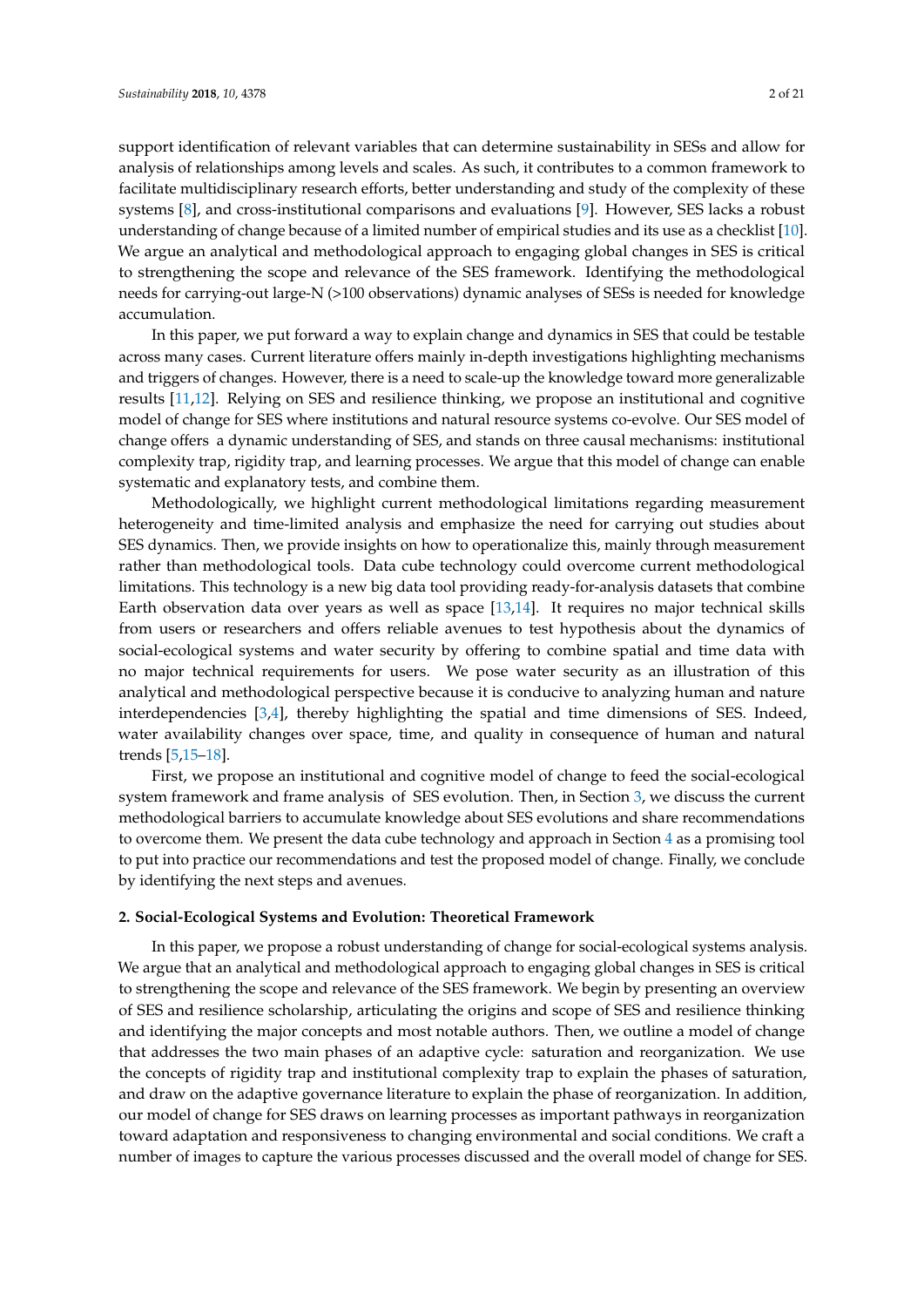Social-Ecological Systems is "*an ecological system intricately linked with and affected by one or more social systems*" [\[19\]](#page-16-9). The SES framework further elaborates Ostrom's Institutional Analysis and Development (IAD) and Anderies and colleagues' ones [\[10,](#page-16-2)[19](#page-16-9)[,20\]](#page-16-10). It was intended to specify the biophysical aspects of the IAD framework [\[10\]](#page-16-2). The IAD framework has been updated through a rearrangement of the list of relevant attributes of governance systems to make it applicable to broader policy settings [\[9\]](#page-16-1). Some emerging research aims to combine or integrate the IAD and SES frameworks to help overcome their individual limitations (SES framework as too static and the IAD framework as underspecified) and offer a more powerful framework that allows for deeper multilevel analyses of dynamic changes in social-ecological circumstances by making direct connections between institutional changes and social-ecological outcomes [\[21\]](#page-16-11).

The SES perspective is closely linked to resilience thinking [\[22](#page-16-12)[,23\]](#page-16-13). While the SES framework relates to the structure of a system, resilience focuses on evolution. Social-Ecological System and resilience thinking conceive systems as moving across stability domains according to internal and external disturbances. Key variables of interest are interlinkages among the components of the system and the adaptation of the later according to its resilience. We adopt the social-ecological resilience thinking [\[24\]](#page-16-14). Resilience is the magnitude of disturbance that can be absorbed before the system changes its structure by changing variables and processes that control behavior [\[24\]](#page-16-14). Social-ecological resilience extends the ecological resilience [\[25\]](#page-16-15) to the social world and distinguishes from engineering resilience [\[26\]](#page-16-16). Engineering resilience considers changes as predictable and focuses on stability near to steady-state equilibrium. The key variable of interest is the recovery time, i.e., the speed of return to the steady-state equilibrium after a disturbance. In that perspective, the system does not change its structure.

The SES framework and resilience thinking together provide a consistent set of concepts for the analysis of co-evolution between humans and nature. Consequently, most researchers use these frameworks as a "*checklist of concepts from which they could qualitatively or quantitatively measure their variables for the sake of case descriptions, case comparisons, or statistical analysis*" ([\[10\]](#page-16-2), p. 243). To move toward more explanatory power, there is a need for internal theoretical models, especially regarding evolution and change [\[27,](#page-16-17)[28\]](#page-16-18).

## *2.2. An Institutional and Cognitive Model of Change*

#### 2.2.1. Evolution through an Adaptive Cycle

With a better understanding of SES and resilience thinking as a framing, we now propose our model of change, beginning with the adaptive cycle. The global dynamics of SES follows an adaptive cycle that frames the co-evolution between humans and nature [\[22,](#page-16-12)[23\]](#page-16-13). The adaptive cycle consists of a destruction–creation process that drives the potential and the connectedness of the SES (Figure [1\)](#page-3-0). SES's potential and connectedness increase within a stability domain until saturation, i.e., occurrence of non-absorbable disturbances. Then, the SES adapts and reorganizes to move toward a new domain of stability. Two phases form the pattern of any adaptive cycle: the saturation and the reorganization phases. The first is a phase of growth until a turning-point where the SES becomes unstable because it is saturated. Mostly, this turning-point corresponds to a regime of over-exploitation without any additional or external stocks of resources. The next phase is marked by a release and a reorganization of the SES toward a new stability domain. After that, a new adaptive cycle starts.

The adaptive cycle heuristics is widely used in SES analysis, but lacks internal explanations of the patterns and triggers of change. To address this, we propose a model of change for SES that offers a theoretical background to the two main phases of an adaptive cycle—saturation and reorganization. We use the concepts of rigidity trap (i.e., a trend toward organizational status-quo) [\[27,](#page-16-17)[29\]](#page-16-19) and institutional complexity trap (i.e., a trend toward institutional inefficiency) [\[30](#page-17-0)[,31\]](#page-17-1) to explain the phase of saturation. We draw on the adaptive governance literature to explain the phase of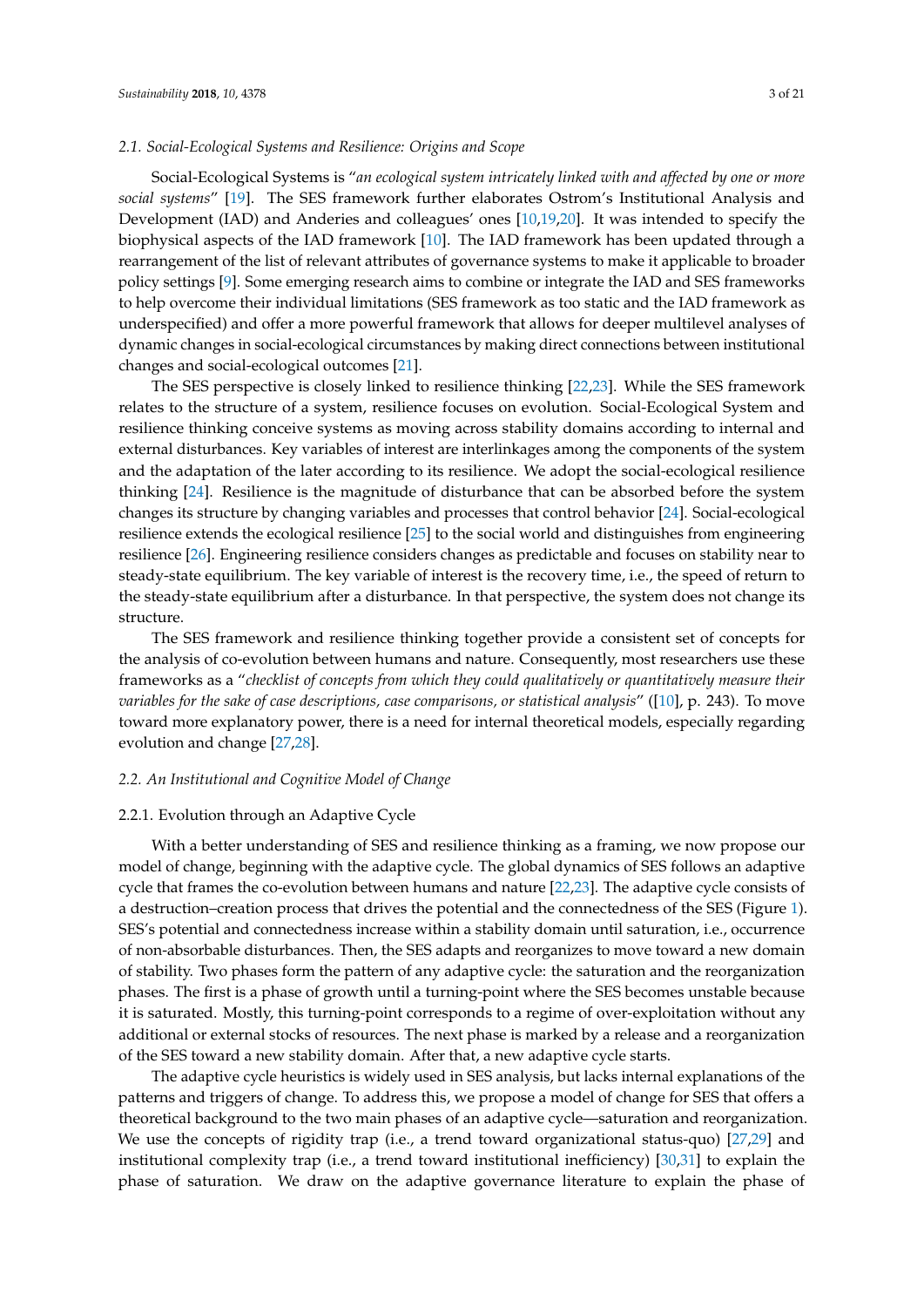<span id="page-3-0"></span>reorganization, elaborating from four ideal-types of reorganization pathways [\[32\]](#page-17-2) and the role of learning processes [\[33](#page-17-3)[–35\]](#page-17-4).



**Figure 1.** Heuristic scheme of an adaptive cycle.

## 2.2.2. Explaining the Saturation of a Social-Ecological System

The rigidity trap reflects the equilibrium where the SES's internal controls lock the system into a pathway that reinforces undesirable outcomes [\[27,](#page-16-17)[29\]](#page-16-19). It is a dynamic leading to an organizational status-quo which produce a vicious circle. It is a particular setting where the refinements of the management model and of the institutional design have organized exploitation of the resource characterized by a low natural diversity and a low variation in resource dynamics to maximize the economic use of the resource [\[23,](#page-16-13)[36\]](#page-17-5). The governance design appears robust because institutions are highly connected, self-reinforcing, and inflexible, which constrains the innovation ability of the SES [\[36\]](#page-17-5). Even if the outcome reveals to be undesirable, the SES is unable to explore any alternative patterns, increasing its vulnerability to disturbance. As a result, the system cannot evolve anymore within the same stability domain and is likely to experience a structural crisis [\[27](#page-16-17)[,29](#page-16-19)[,36\]](#page-17-5). For example, a rigidity trap may be a SES organizing an ecologically clean over-exploitation of the resource, which is frequent when public policies do not distinguish the resource from its uses [\[37,](#page-17-6)[38\]](#page-17-7).

The institutional complexity trap concept puts forward that the extent of the regulatory scope of a given SES has a decreasing marginal impact on its coordination efficiency [\[30,](#page-17-0)[31\]](#page-17-1). The governance of any environmental resource is a regime of multiple public policies and property rights specific to different uses of the same shared-resource [\[38](#page-17-7)[,39\]](#page-17-8). The regime efficiency (integration) to govern behaviors depends on the scope of regulated uses (extent) and the coherence of the public policies and property rights that structure the regulation.

Together, extent and coherence increase the integration of the regime, and thus the potential efficiency of the governance design. This relation is not linear, the marginal impact of extent on integration is decreasing (Figure [2\)](#page-4-0) [\[31\]](#page-17-1). Indeed, the increase of the regime extent impacts negatively on its coherence because of institutional overlaps and frictions. As an illustration, water uses are regulated by policies specific to agriculture, environment, urban planning, and energy, among others; however, these policies could be conflictual or not consistent while overlapping. These overlaps correspond to transversal transaction costs that reduce the efficiency of the coordination and lock the SES in a state of non- feasible additional progress under the same structural conditions. Indeed, the regime is no longer able to coordinate additional trade-offs between different uses and policy objectives [\[40](#page-17-9)[,41\]](#page-17-10) because transversal transaction costs limit the overall coherence of the regime. The SES becomes vulnerable to disturbances, opening the room for a release and marking the end of the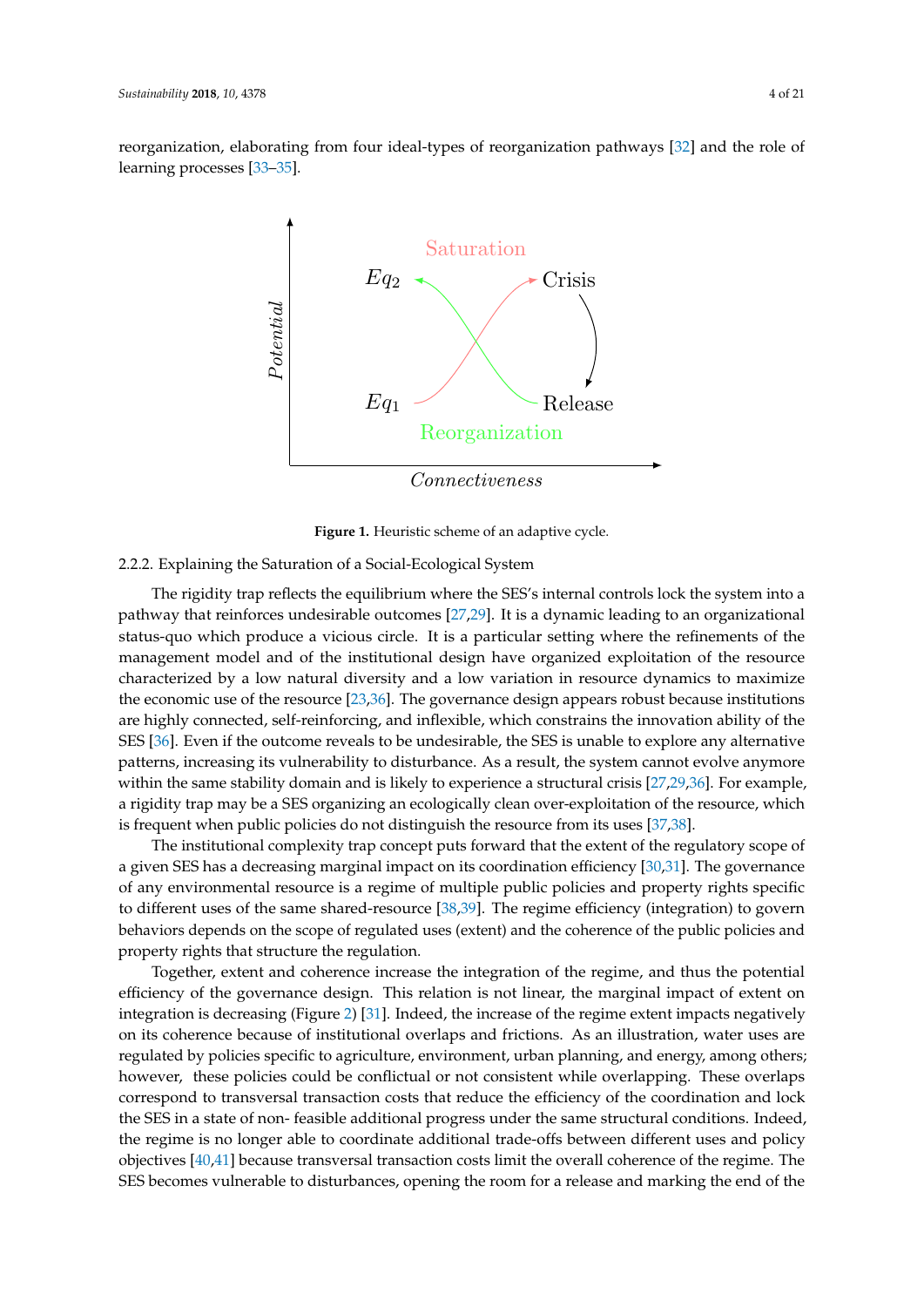saturation phase. Over time, expertise in governance stresses the increase of transversal transaction costs by developing siloization and uncoordinated extension of the regime [\[42\]](#page-17-11).

<span id="page-4-0"></span>

**Figure 2.** The saturation process through an institutional complexity trap [\[30\]](#page-17-0).

The rigidity trap produces a lack of adaptive capacity and the institutional complexity trap constrains the ability to refine coordination mechanisms. Taken together, these traps drive the SES to a state where it is robust to shock but not necessarily resilient anymore. The SES is vulnerable to disturbances and likely to know a structural crisis, entering into Phase 2 of an adaptive cycle.

## 2.2.3. Explaining the Reorganization of a Social-Ecological System

Phase 2 of the adaptive cycle is the reorganization, including a release and a reorganization process [\[23\]](#page-16-13). Social-Ecological Systems reorganize following the patterns of four ideal-types: integrative-synchronous regime, entrepreneurial-synchronous regime, resilient-synchronous regime, transformative-synchronous regime [\[32\]](#page-17-2). Each ideal-type has its logic of action and structuring principles depending on the nature of extension (control vs. self-determining) and the goal of the reorganization (poietic vs. dissipative) (Table [1\)](#page-5-0). Extension is the process of producing new regulations, it is "by control" when led by an administrative initiative, e.g., a public policy, and "by self-determination" when actors autonomously create new regulations, e.g., private contracts. These four pathways draw ideal-types, consequently the observed pathways should be hybrids of these.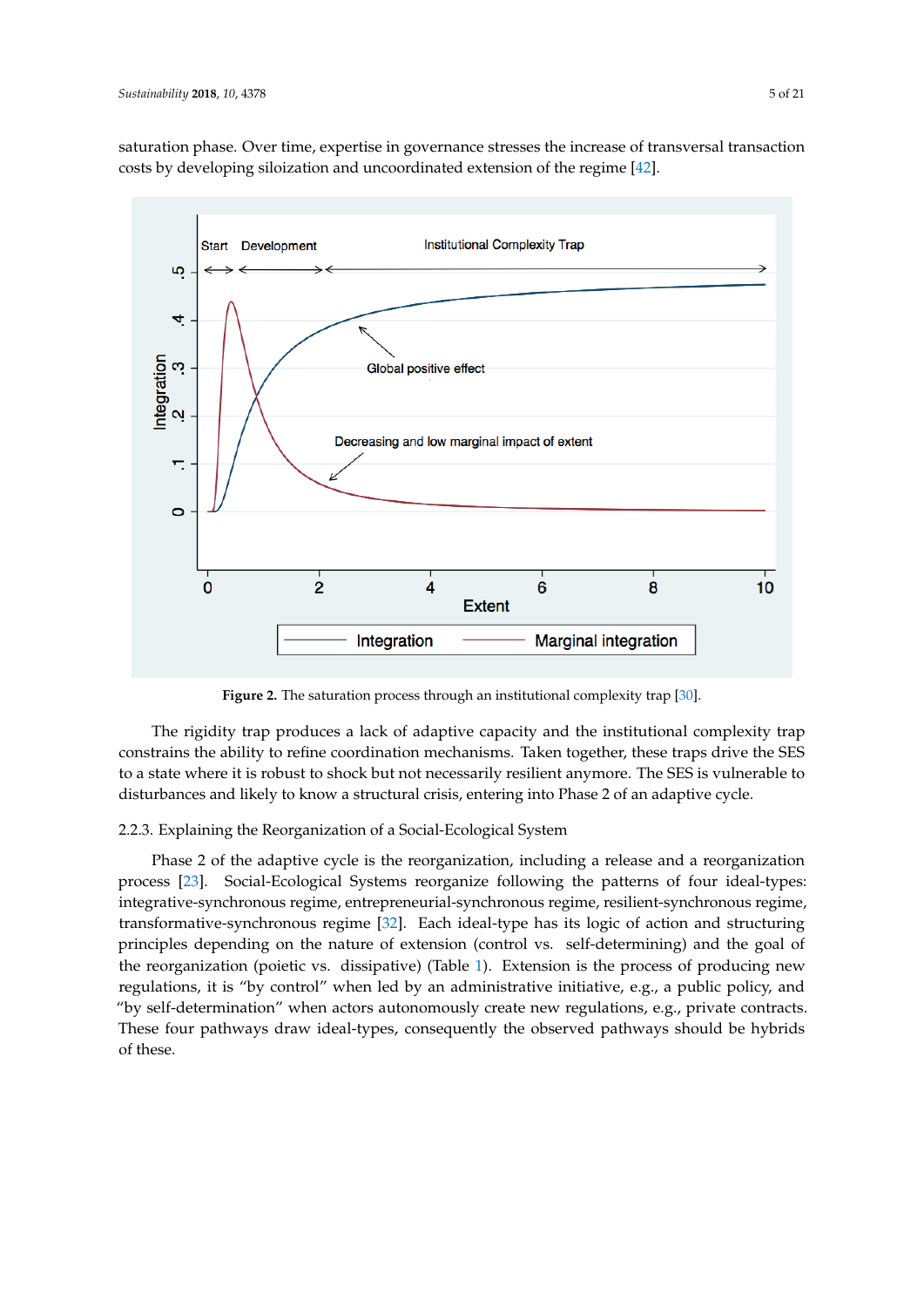<span id="page-5-0"></span>

|                                 | <b>Autopoietic Cohesion</b>         | <b>Dissipative Cohesion</b>         |
|---------------------------------|-------------------------------------|-------------------------------------|
| Extension by control            | Integrative synchronous regime      | Entrepreneurial synchronous regime  |
|                                 | Logic of action: integration        | Logic of action: effectuation       |
|                                 | Structuring principle: integrity    | Structuring principle: subsidiarity |
| Extension by self-determination | Resilient synchronous regime        | Transformative synchronous regime   |
|                                 | Logic of action: resilience         | Logic of action: transformation     |
|                                 | Structuring principle: adaptability | Structuring principle: reflexivity  |

**Table 1.** Ideal-types of reorganization patterns (adapted from [\[32\]](#page-17-2)).

Integrative-synchronous regimes are problem-solving oriented, and change remains under control. The logic of action is to integrate the SES to reduce the misalignment between the different levels and scales of the SES [\[43\]](#page-17-12). Even if this pattern implies changes in the structure of the SES, integrity remains an important goal. Entrepreneurial-synchronous regimes are problem-solving oriented and evolve according to iterative change of components of the SES following a logic of effectuation that seeks to minimize losses [\[44\]](#page-17-13). It is an organized form of micro-trial–error learning. Actors impulse reorganization in resilient synchronous regimes by seeking a new balance of the SES functions through reframing problems [\[45\]](#page-17-14). The logic of action is resilience, and adaptability of the structuring principle. Transformative synchronous regimes follow the most significant change, regarding structure, by reducing the role of control and reframing problems. Reflexivity is the structuring principle of this change.

In regard of these four ideal-types of reorganization patterns, there are critical questions arising from vulnerability research that speak to the desirability of particular system states with reorganization that address matters of societal costs and benefits around exposures, shocks and stressors and the ability of particular individuals and communities to cope and adapt [\[17,](#page-16-20)[46\]](#page-17-15). It emphasizes that designing responses to stress is a trade-off between increasing the resilience of an SES and reducing its vulnerability to shocks [\[47](#page-17-16)[,48\]](#page-17-17). Using the resilience perspective, we focus on how SESs could reorganize to increase their adaptability and emphasize the role learning.

In environmental governance, polycentric governance systems, involving multiple overlapping centers of decision-making interacting within an overarching set of rules, are thought to help address the complex interrelationships within our social and environmental systems [\[49\]](#page-17-18). Polycentric governance systems exhibit enhanced adaptive capacity [\[50](#page-17-19)[,51\]](#page-18-0), adapting by changing rules and behavior as they gain experience. Learning can help support a governance system's adaptive capacity [\[52\]](#page-18-1).

Learning is an important pathway toward adaptation and responsiveness to changing environmental and social conditions. Rules structuring an environmental governance process can enable or constrain the institutional work of learning, and serve as a critical pathway toward institutional change [\[33](#page-17-3)[–35\]](#page-17-4). Openness in boundary, scope, information, and choice rules may support learning across a variety of contexts and institutional arrangements, but attention is needed to the different issue contexts and types of learning when thinking about specific design features [\[33\]](#page-17-3). The deliberate creation of forums, for example, can bring together decision-makers to share information and learn [\[53\]](#page-18-2). However, beyond the structure of the institutional design itself, the personal interrelationships and communication patterns, or social dynamics, can play a key role in promoting and inhibiting learning [\[54\]](#page-18-3). Although a deliberate push for polycentric resource management can help encourage rule experimentation, some researchers found that it may not necessarily encourage adaptation and learning [\[55\]](#page-18-4).

Different types learning can influence reorganization. Serial learning (sequential) differs from parallel learning (simultaneous) and it is noteworthy that the source of learning can be endogenous or exogenous, i.e., other jurisdictions or policy fields [\[35\]](#page-17-4). In addition, the concept of triple-loop learning allows identifying the level of learning, and thus the impact of learning on the SES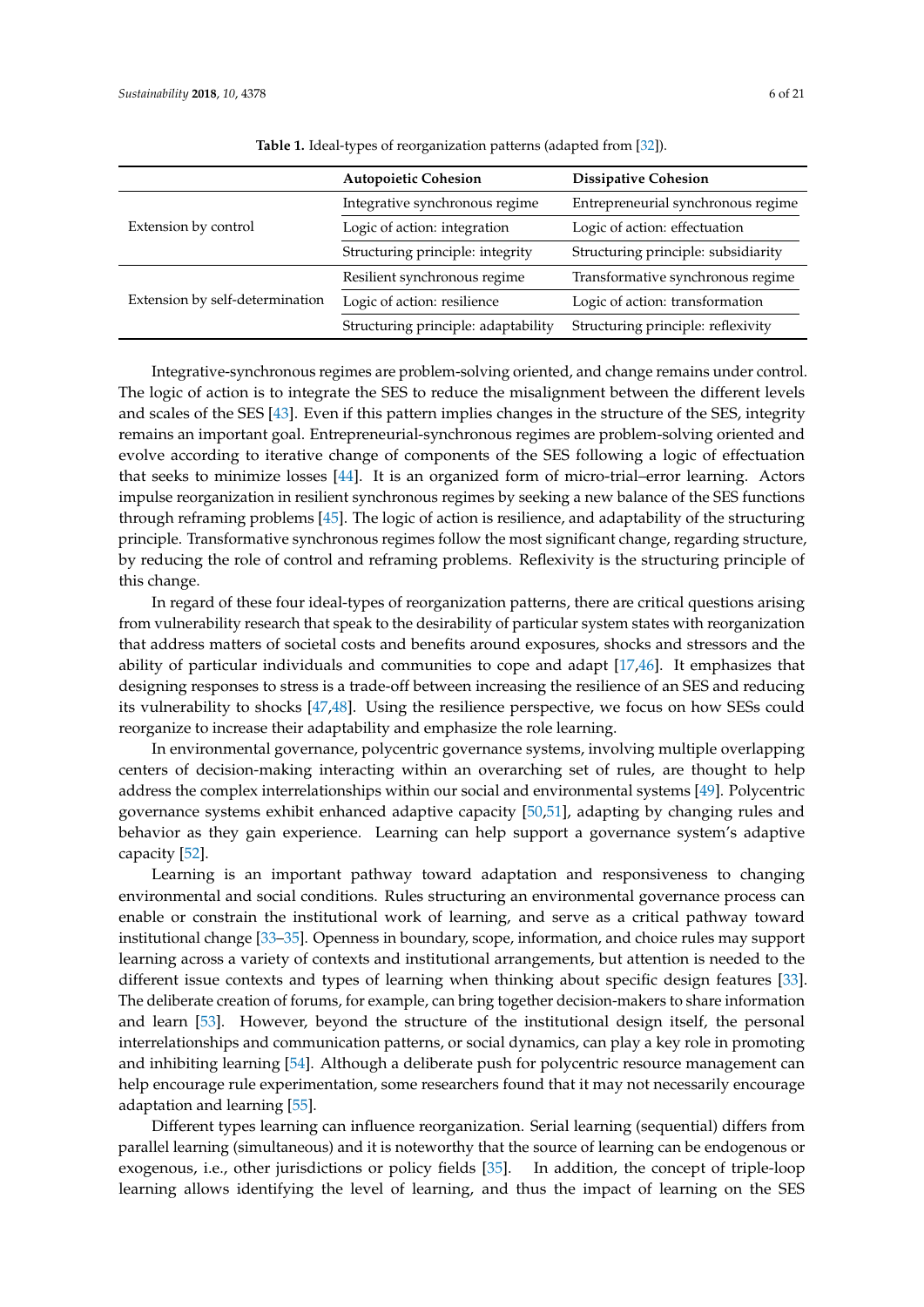reorganization [\[34\]](#page-17-20). Single-loop learning is incremental; it proceeds in the same pattern of SES dynamics (integrative-synchronous and entrepreneurial-synchronous regimes). Second-loop learning leads to question the cause–effect relationship between components of the SES (resilient-synchronous regime). Triple-loop learning is paradigmatic change and allows for deep transformation and reorganization of the SES toward a new equilibrium (transformative-synchronous regime). The challenge to reorganize an SES is to develop channels for triple-loop learning.

Learning can support innovation in the SES as its implementation reorganizes the SES and proceeds through institutional crafting. Actors use the learning in problem-solving perspective to improve governance and decision-making [\[56](#page-18-5)[–58\]](#page-18-6). Learning can result in a change of the structure of the linkages between resource uses and institutions. The network turns from a closed-loop—characterized by rigidity and institutional complexity traps—to more open ones [\[27](#page-16-17)[,28](#page-16-18)[,33\]](#page-17-3) ("*Characteristics of a rigid system include very few key nodes with a high concentration of influence, and low diversity both in nodes and pathways*" ([\[27\]](#page-16-17), p. 4)). Consequently, reorganization of an SES necessitates triple-loop learning in association with an opening of the network of uses, resources and institutions.

Figure [3](#page-7-1) synthesizes our institutional and cognitive model of change of an SES. The attraction into a rigidity trap or an institutional complexity trap saturates SES over the years. The SES becomes vulnerable to external disturbances and is likely to experience a crisis. The crisis opens a phase of release that ends-up with the reorganization of the SES. The reorganization consists of embedded pathways of change (multiple spatial and time scales) and is driven by individual learning, innovation, and diffusion. These three drivers allow for a paradigmatic shift of the SES structure, opening the network of actors. It defines a new equilibrium with a more balanced relationship between ecological and social systems, and with more flexibility and adaptability.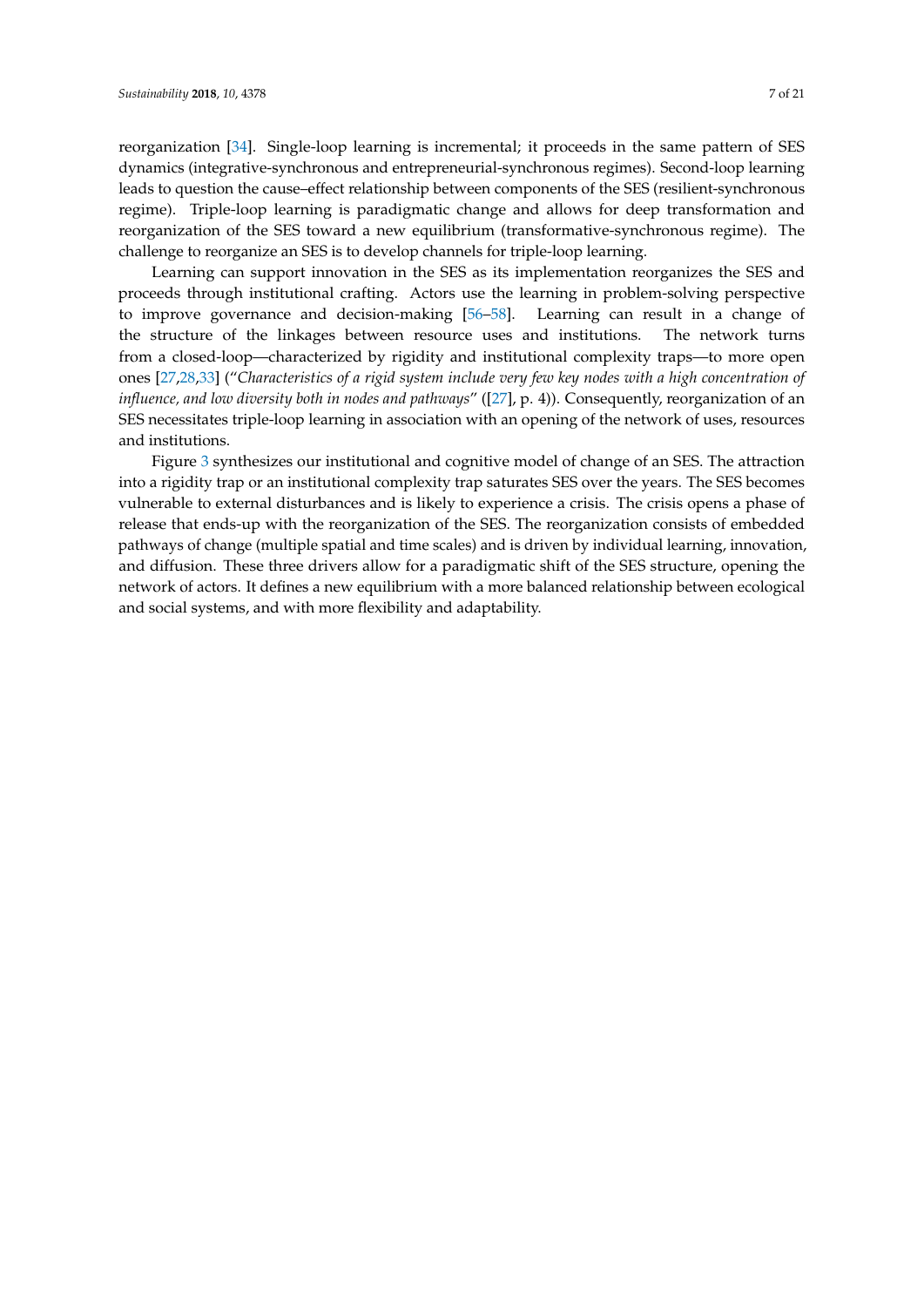<span id="page-7-1"></span>

**Figure 3.** An institutional and cognitive model of change for SES.

#### <span id="page-7-0"></span>**3. SES Evolution and Measurement: Insights from the Case of Water Security**

In Section [2,](#page-1-0) we propose a model to understand the dynamics of SES, which is crucial in a context of global transformations. In this section, we elucidate key methodological limitations that prevent reliable tests of the institutional and cognitive model of change of SES and knowledge accumulation. We put forward recommendations to tackle these methodological issues. We use the case of water security as an illustration of SES measurement. Water security makes for a good illustration given its high-priority in the political agenda, its fundamental social-ecological essence, and its multi-level and multi-uses perspective.

## *3.1. Limitations to General Knowledge about Water Security: Measurement Heterogeneity and Time-Limited Analyses*

Over the past decade, water security has emerged as a new currency of the international water community [\[59\]](#page-18-7). It can broadly be seen as an extension of sustainable development thinking to water resources with the focus on the quantity and quality of water supply for societal and ecological needs [\[3\]](#page-15-6). There is an extensive and growing body of scholarship examining the adoption of and application of water security in a wide array of journals and from a diverse set of authors across diverse geographic regions and scales around the world [\[60](#page-18-8)[,61\]](#page-18-9). In bridging both the environmental and social spheres, water security can be seen as a tool for the adaptive management of an institutional water regime and contributes to improved governance [\[2\]](#page-15-1). However, knowledge accumulation is limited in that area of research.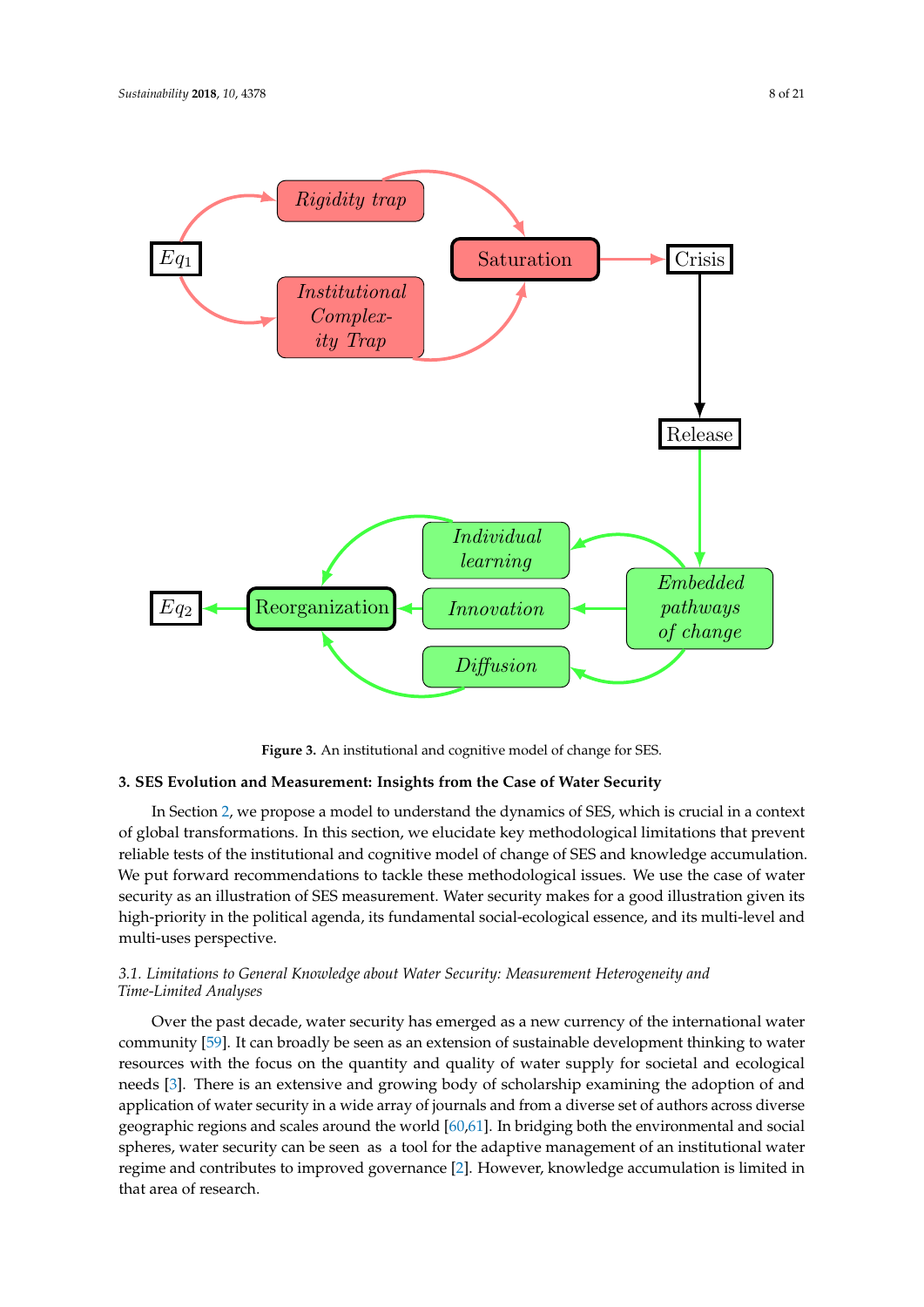We argue that there are three primary factors that limit knowledge accumulation around water security and, thereby, hinder its ability to serve as a tool for adaptive management of SESs: large diversity of methodology, case specificity, and cross-sectional studies. The two first limitations prevent comparability and thus the external validity of findings. The former is a matter of internal validity: dynamic mechanisms are not properly observed or tested, which prevents inferential and causal claims.

The first limitation that prevents knowledge accumulation around water security is heterogeneity of measurement of water security. There has been an explosion of assessments of water security. The analysis of the 124 empirically-based studies recorded in Scopus between 2010 and 2015 highlights that indicators to operationalize water security vary considerably around the world [\[60\]](#page-18-8). The authors report the use of 15 sub-indicators, and that the majority of the studies use only two of them: sufficient quantity (91% of the studies) and acceptable quality (51% of the studies). This large methodological diversity is also characterized by a diversity of conceptual frameworks, which serves to limit comparison. Indeed, they are generally characterized by a high subjectivity which can reduce the relevance of their normative use [\[2\]](#page-15-1). For instance, water security scores of Vietnam, Thailand, the Philippines, and Kyrgyzstan are contradictory in the literature, being good or weak depending on the study [\[2\]](#page-15-1). This heterogeneity is consequential considering the current evidence-based policy-making paradigm. What does "evidence-based" mean regarding such an extensive range of appraisal? In addition, it actively prevents the growth of a common scientific knowledge because opposing measures of common observation units are shared with the same label—without mentioning this diversity.

The second limitation is case specificity in terms of how we study and understand water security. There is a growing body of place-based research that investigates how water security is adopted, engaged, and implemented in various environmental and social contexts around the world. Twenty-one percent of peer-reviewed studies published between 2010 and 2015 dealing with water security are place-based cases [\[60\]](#page-18-8). The persistent diversity in perspectives and applications of water security suggests that scholars adapt the concept to the contexts of the cases they are studying. In the same sample of studies, 60% of the studies using a definition of water security offer a new definition, and thus are case-based [\[60\]](#page-18-8). While this can suggest the need for a more community-context view to understand and realize water security, it might also suggest a limited generalizability of water security and hinder our knowledge of water security.

Finally, the third limitation of knowledge accumulation around water security focuses are static, or measuring cross-sectional, meaning that samples cover only one period of time (mostly a year). It prevents the study of water security evolution, and of SESs more generally. As an illustration, a significant strength of water security in comparison to Integrated Water Resource Management (IWRM) and nexus—competing concepts—is that water security is thought as a lever of development and transitions [\[2,](#page-15-1)[4\]](#page-15-2). Integrated Water Resource Management and nexus consist mostly of refining an existing situation without any systemic change in most cases [\[62,](#page-18-10)[63\]](#page-18-11). Integrated Water Resource Management and nexus-based governance concepts are prone to institutionalizing the saturation of the SES. Regarding our institutional and cognitive model of change, we could assume that they frame integrative and entrepreneurial synchronous regimes mainly. Existing datasets prevent testing this core assumption, which impedes analyzing the impact of social reforms on the ecological outcome of an SES.

## *3.2. Dealing with Measurement Disparity and Evolution: Recommendations to Reinforce External and Internal Validity*

To overcome methodological heterogeneity and case-specificity that constrain external validity of studies, we recommend: (i) enlarging the number of observations; (ii) carrying out a replicable empirical strategy; and (iii) including a time dimension. First, increasing the number of observations and cases automatically increase the external validity as it reduces the case-dependency of results. In addition, it makes it easier to identify the strategy and delineate impacts of contextual variables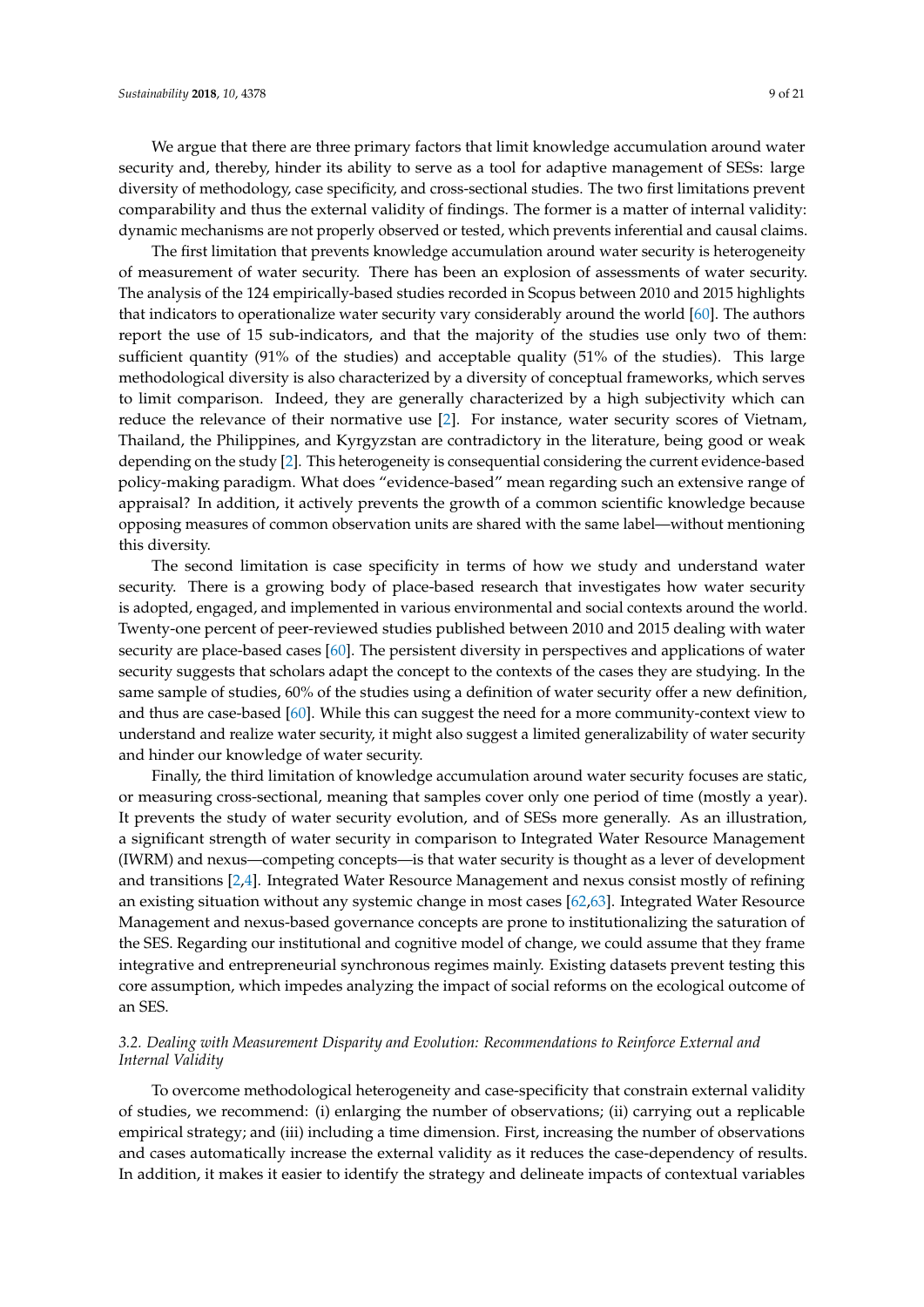(climate, economic activity, etc.) from effects of explanatory variables (learning processes, institutional setting, resource uses, etc.). Seven prominent databases that contain SES or commons related datasets exist. Recommendations have been formulated to favor their use in a replicable and consistent manner [\[11\]](#page-16-3). These datasets cover about 2000 cases, and coding strategies are all based on the SES or IAD framework, which limits inconsistency among studies. (Two important meta-database initiatives include: (1) SESMAD, 2014. Social-Ecological Systems Meta-Analysis Database: Background and Research Methods. Available from: [http://sesmad.dartmouth.edu/;](http://sesmad.dartmouth.edu/) and (2) Resilience Alliance and Santa Fe Institute. 2004. Thresholds and alternate states in ecological and social-ecological systems. Resilience Alliance. (Online.) [http://www.resalliance.org/index.php/thresholds\\_database\).](http://www.resalliance.org/index.php/thresholds_database)) The literature on water security should gain in developing this kind of common research practice and data sharing.

Second, replicable research design is a necessary condition for expending datasets over time, by adding new observations or variables and by facilitating merging dataset. The choice of raw data and coding strategy are critical. We recommend using data that are reliable, free and "protected" to ensure their accessibility over space and time. Coding strategy contributes to reach this goal. It should be clear, not case-dependent and easy to replicate over many observations. In this regard, automated-coding looks necessary. It is widely used to analyze the resource and its characteristics but remains rare and difficult in the study of institution and actor relationships. Recent methodological progress in social sciences enables (semi) automated-coding of institution–actor attributes. For instance, a dataset links actor, rule, and the deontic categories of Ostrom's institutional grammar [\[64\]](#page-18-12) to study polycentricity across 11 Colorado oil and gas regulations [\[65\]](#page-18-13). In that way, they produce a convincing measure of polycentricity and other network attributes that could be transposed to the analysis of the rigidity trap. Discourse network analysis [\[66\]](#page-18-14) techniques could be used to appraise the degree of institutional innovation and its diffusion to depict the logic of actions SES pathways of change [\[32\]](#page-17-2) and reorganization of SESs. Finally, inferential network analysis [\[67\]](#page-18-15) methodologies permit tests of causality between these institutional characteristics and actor attributes with environmental outcomes in a pervasive manner. Geographical factors are of primary importance in an SES [\[28\]](#page-16-18); similarly, space and scale play a critical role in water security [\[60\]](#page-18-8). Consequently, SESs studies must have a spatial dimension and ideally include GIS information into databases. It is decisive to identify central actors, rules, context path-dependencies and scale-related non-linearity.

Finally, analysis of change necessitates including time-related variables such as date, time lag, and event history. While it seems to be commonplace, it is not a trivial challenge. Methodologies to study ecological patterns in SES exist [\[68](#page-18-16)[–71\]](#page-18-17) but measuring and observing social components over the years remains difficult. Consequently, very few studies manage change over time. The first attempt to model feedback between water security, risk and economic growth is very recent [\[4\]](#page-15-2) and researchers started to draw and share lessons from their experience in modeling of coupled human–nature systems [\[12\]](#page-16-4). ("The following eight lessons were identified that if taken into account by future coupled human–natural-systems model developments may increase their success: (1) leverage the power of sensitivity analysis with models, (2) remember modelling is an iterative process, (3) create a common language, (4) make code open-access, (5) ensure consistency, (6) reconcile spatio-temporal mismatch, (7) construct homogeneous units, and (8) incorporating feedback increases non-linearity and variability" ([\[12\]](#page-16-4), p. 896).) It is consistent with our previous recommendations: common language, open-access code, considering spatiotemporal mismatch, and homogeneous units are indispensable. Transposing qualitative materials into quantitative materials to study water resource regimes extent, coherence and integration over centuries seems to be a fruitful avenue [\[30\]](#page-17-0). Coupling these types of analyses with environmental outcomes seems promising to the analyses of SESs evolution and the identification of global changes as exogenous shocks. Consequently, we recommend including a time-variable in each study even if the research is time invariant. This would facilitate future aggregations of existing studies and enable dynamic analysis of SES evolution.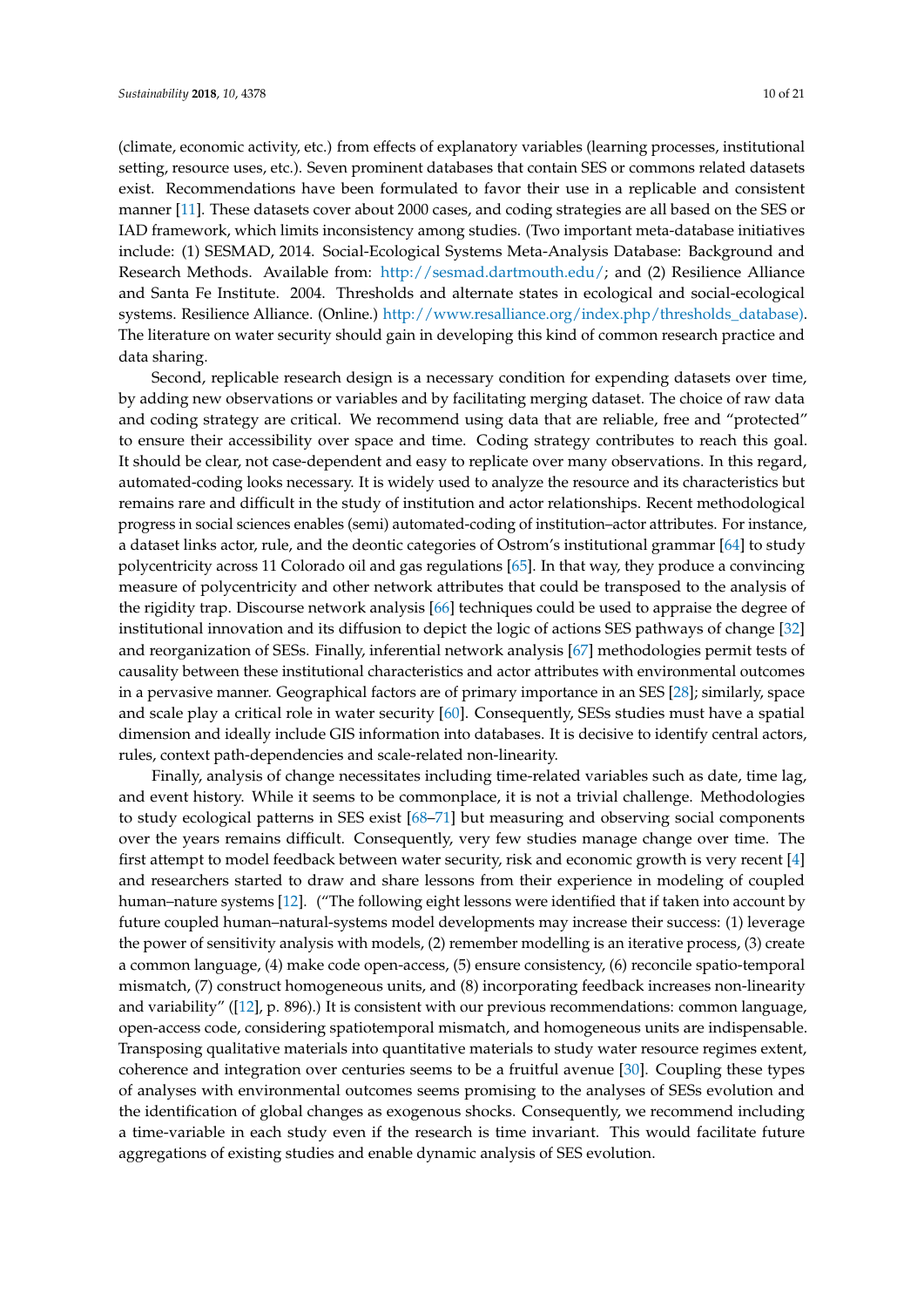## <span id="page-10-0"></span>**4. Earth Observations for Water Security: The Data Cube**

We identify three primary methodological limitations to testing our institutional and cognitive model of change of SES. The case of water security studies highlights significant issues related to measurement heterogeneity, case specificity and static perspective. Data cube technology could help overcome current limitations and offer reliable avenues to test hypothesis about the dynamics of social-ecological systems and water security by combining spatial and time data with no major technical requirements for users.

#### *4.1. Earth Observation Data to Consider the Spatial Dimension of Social-Ecological Systems and Water Security*

Remotely-sensed Earth Observations (EO) data appear to be necessary materials to take into account the spatial dimension of water security, and SES in general. Acquired by satellites together with in-situ measurements, they are a source for effective, quantitative and integrated capabilities (e.g., social and ecological) to monitor trends and variability for social-ecological systems. Regarding water security, authors already scrutinize water quantity and quality [\[6,](#page-15-4)[72\]](#page-18-18). With EO data, one can map and monitor water bodies. Optical and radar sensors help identifying changes in area and water quality information can be obtained by applying algorithms to retrieve information (e.g., total suspended matter and chlorophyll content) from water color [\[73\]](#page-18-19). Usually, spatial resolution is about 10–30 m and temporal resolution is about 5–15 days.

One of the main advantages of using EO data is that they provide information at the pixel level and therefore can be aggregated or disaggregated according to ecological or social variables to ensure the spatial fit of the components of an SES. For example, a network of actors can be represented following its spatial perimeter and then can serve as the basic statistical unit from which pixel values can be aggregated and various statistical information can be derived using zonal statistics. Such an approach suits the analysis of spatial mismatch between actors, institutions and resource [\[74\]](#page-19-0), but with large N dataset which allows inferential analysis. Consequently, the analysis is not framed by administrative boundaries but by the footprint of the variables of interest. In addition, this strategy of data collection could be used for treatment effect research design by allowing to test the treatment in space or time. As an illustration, the impact of the institutional complexity trap on resource use could be tested robustly.

Two principal missions allow retrieving EO data related to water security. Firstly, the Gravity Recovery and Climate Experiment (GRACE) mission allows tracking anomalies of the Earth's gravity field and, consequently, extract information on groundwater resources. Secondly, the Soil Moisture and Ocean Salinity (SMOS) mission enables mapping soil moisture and can provide useful information for monitoring droughts and extreme events. Other information can be generated from EO data such as precipitation, evapotranspiration, land cover, snow, and temperature, which are all important variables to monitor the water cycle [\[72\]](#page-18-18). Usually, EO data are processed to generate information products that describe real-world variables, and these products are in turn converted into evidence-based information for decision support [\[75\]](#page-19-1).

#### *4.2. The Data Cube to Make Earth-Observation-Based Research Replicable over Time and Space*

Measurement heterogeneity and non-replicability are significant limitations to the study of SES dynamics. EO data cubes overcome these limitations. EO data can provide an efficient and effective mechanism to support water security monitoring. However, the full potential information of EO data is difficult to realize mainly because of their complexity, increasing volume, and the lack of efficient processing capabilities [\[76](#page-19-2)[,77\]](#page-19-3). Consequently, new approaches are required to rapidly analyze data in a transparent and repeatable manner and to facilitate the transformation of many EO data into actionable information and decision-ready products [\[75\]](#page-19-1). Data cubes are part of these new approaches.

To tackle these issues and bridge the gap between user expectations and current big cata analytical capabilities, EO Data Cubes (EODC) are a promising solution to store, organize, manage and analyze EO data. The main objective of EODC is to facilitate EO data usage by addressing volume, velocity,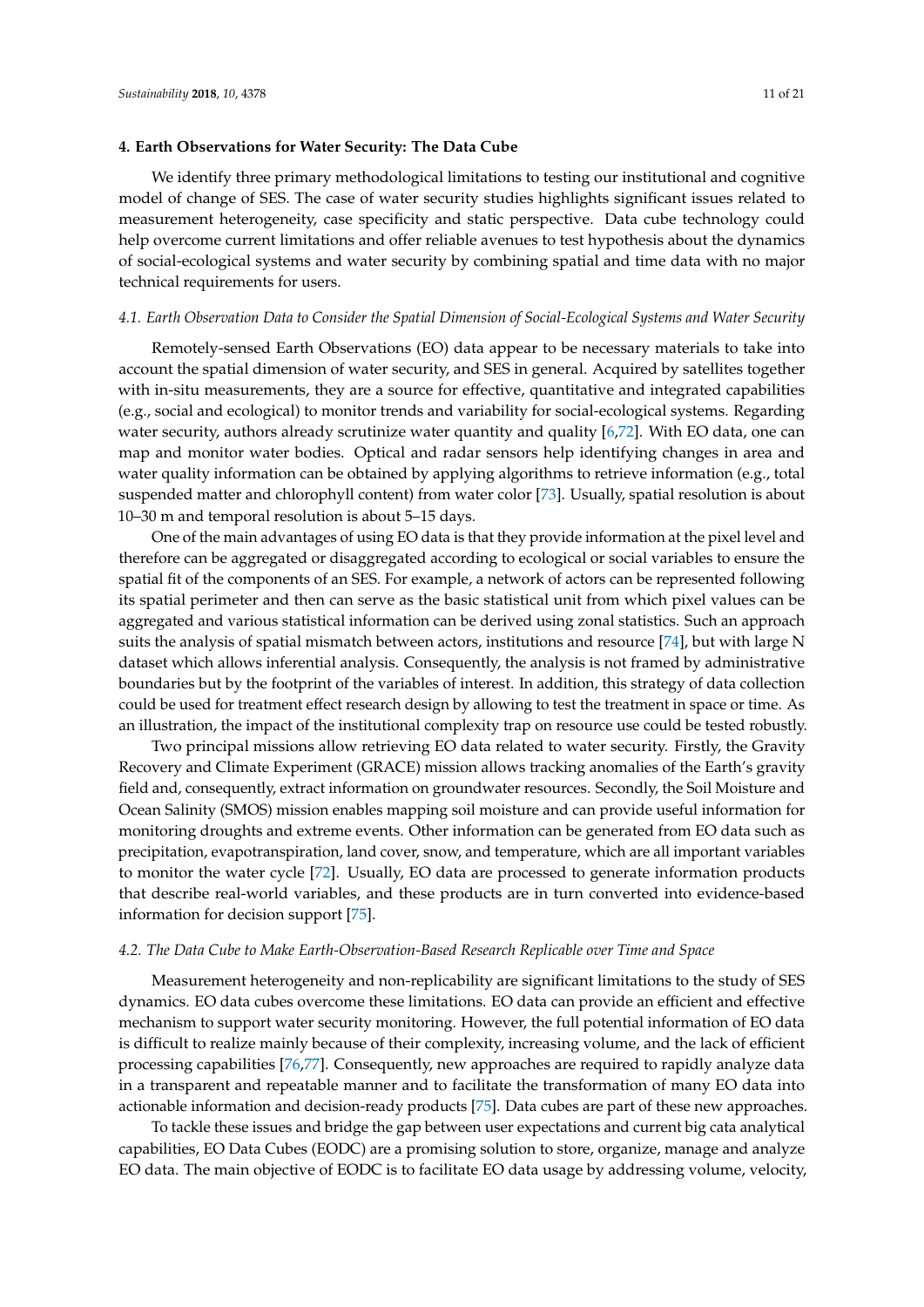and variety challenges, and providing access to many spatiotemporal data, for a given geographic area over a specified time period, in an analysis ready format [\[13\]](#page-16-5). EODC reveals to be a promising tool for analyzing SES dynamics and testing the institutional and cognitive model of change.

With EODCs, researchers could address the current methodological limitations enabling reliable and causal analysis of SES dynamics. It constitutes a data infrastructure offering: open access materials, systematic measurements and sample combination in a versatile format. Consequently, it facilitates replicable empirical strategies, common measurements and enlarging sample size by including new geographic areas and new periods. Because of the versatility of EODC, EO data can be merged with social data, building an integrative dataset of SES. For instance, with EODC, a discourse network analysis dedicated to grasp degrees of institutional innovation in learning process could be combined with water flows and water quality information over years.

There are four currently operational technologies, namely the Open Data Cube supported by Digital Earth Australia [\[14\]](#page-16-6), the EarthServer [\[78\]](#page-19-4), the Google Earth Engine [\[79\]](#page-19-5), and E-sensing [\[80\]](#page-19-6). These initiatives are paving the way to broaden the use of EO data by larger communities of users; they represent about 50 different implementations worldwide supporting decision-makers with timely and actionable information converted in meaningful geophysical variables; and ultimately are unlocking the information power of EO data. For example, the Swiss Data Cube holds currently 34 years of Landsat (1984–2018) and three years of Sentinel-2 (2015–2018) Analysis Ready Data (ARD) over Switzerland [\[13\]](#page-16-5). (An essential pre-condition to support user applications and generating usable information products is to facilitate data access, preparation, and analyses. The systematic and regular provision of Analysis Ready Data (ARD) can significantly reduce the burden of EO data usage. To be considered as ARD, data should be processed to a minimum set of requirements (e.g., radiometric and geometric calibration, atmospheric correction, and metadata description) and organized in a way that allows immediate analysis without additional effort. ARD correspond in optical imagery to surface reflectance products). This corresponds approximately to 7000 scenes from 1984 to 2018 for a total volume of 4 TB of ARD and more than 110 billion observations that can be converted in different environmental variables.

Most of these EODC implementations are using Landsat data, partly because it is the oldest EO program, providing continuous observations for more than 45 years. In addition, since 2008, the entire data archive is freely and openly accessible [\[81\]](#page-19-7). This creates an unprecedented opportunities to use Landsat data in different contexts such as land cover changes, ecosystem mapping or water monitoring [\[82](#page-19-8)[,83\]](#page-19-9). Besides Landsat, the Sentinels program, operated by the European Space Agency (ESA), forms another valuable EO data source. Sentinels are part of a satellite constellation for the operational need of the European EO program called Copernicus [\[84](#page-19-10)[,85\]](#page-19-11). These two exhaustive sources favor establishing common, reliable and precise measurements that minimize the risk of missing data over time and space.

Among the major benefits of EODC is that it makes data analysis easier, facilitating data access and distribution and lowering the technical barriers for managing and processing many EO data (Figure [4\)](#page-12-0). Traditionally, satellite imagery is downloaded, processed and provided to users on a custom basis. This process serves a single purpose each time analyzing data locally (e.g., desktop computer) and downloading data on scene-based file. With the paradigm shift advanced by EODC information becomes available more rapidly, the burden of data preparation and usage is drastically reduced [\[14](#page-16-6)[,86\]](#page-19-12). Moreover, the data quality is enhanced as ARD are homogenous. They are combined in a consistent workflow offering pre-processed data with the same procedure along the entire time-series. Similarly, it makes easier the cross-checking with other databases because data can be accessed through interoperable Application Programming Interfaces (APIs). This allows seamlessly integrating data coming from various sources into a single analysis in a very efficient and effective manner. Consequently, the widespread availability of EO data, the advent of ARD, and the large processing capabilities provided by high performance computing (e.g., clouds, clusters) allow envisioning supporting policy frameworks such as the SDGs [\[87\]](#page-19-13). EODC can provide the long baseline required to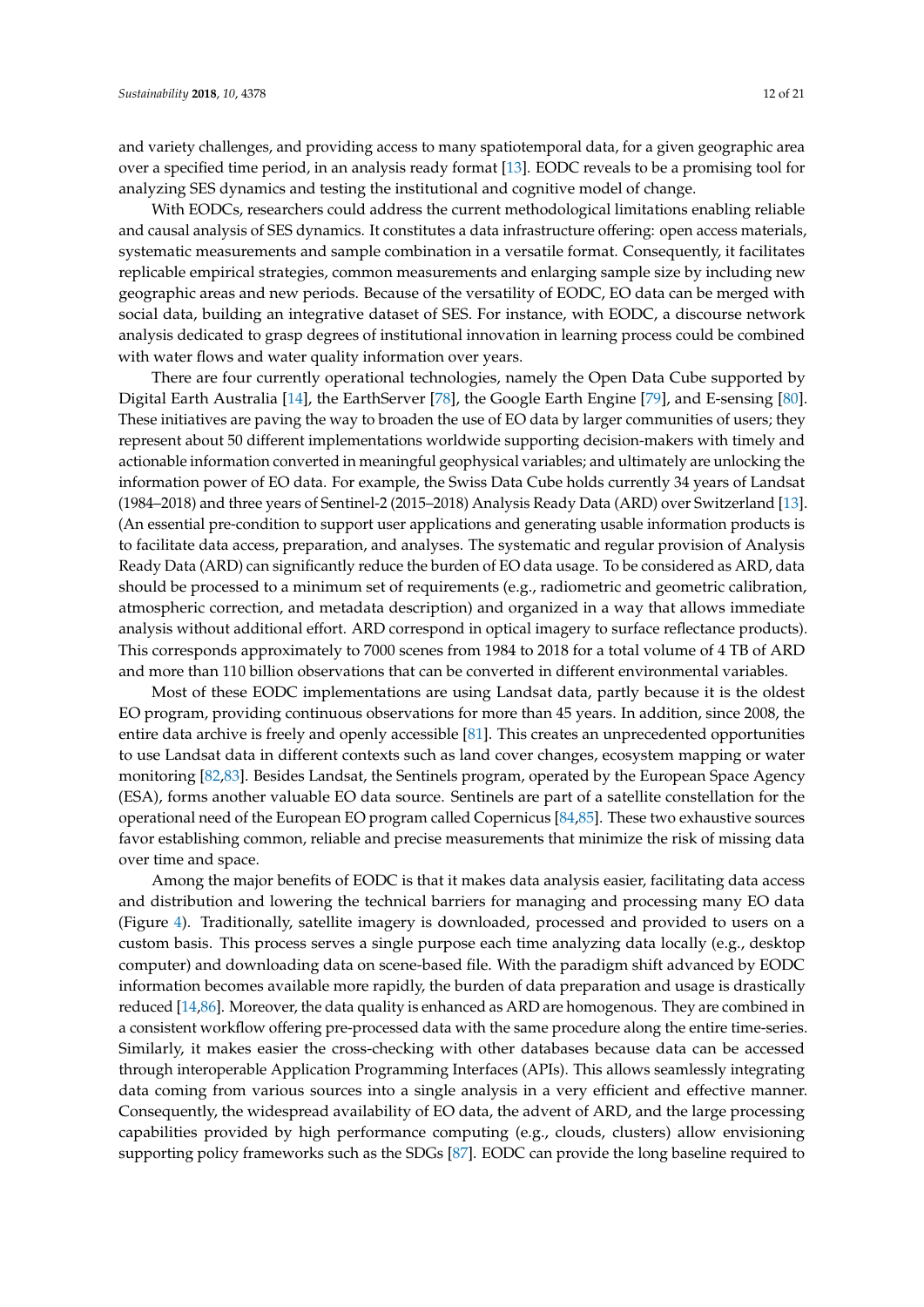determine trends, define present, and inform future, and thus provide a good fit between the analytical scope of SES evolution and empirical tests.

<span id="page-12-0"></span>

Figure 4. Sampling in a data cube (adapted from [\[88\]](#page-19-14)).

## *4.3. Avenues for Implementing an Analysis of Water Security Dynamics through Data Cube*

Currently, the most advanced EODC implementation is represented by Digital Earth Australia (DEA) that already developed some interesting information products related to water management. In particular, using the Water Observations from Space (WOfS), they map the presence and extent of surface water over the entire country using 27 years of Landsat observations [\[89\]](#page-19-15). It allows for flood risk assessment, agricultural water tracking, and mangrove monitoring. Similarly, Australia has developed an algal bloom early warning alert system informing SDG 6 (clean water and sanitation). This initiative contributes to build common and replicable measurements of the water security ecological system.

We argue combinations of these measurements of the ecological system with variables about the social system related to water security, namely institutions and actors, is promising. Moreover, there is a momentum for these combinations as social sciences recently developed new methods for collecting information and coding variables about institutions and actors configurations [\[31,](#page-17-1)[65,](#page-18-13)[66\]](#page-18-14). For instance, these new methods allow for systematic measurement of polycentricity and policy content with many observations over time and space. It could advantageously be merged with ecological dataset. Then, because the dataset has a time dimension, it becomes possible to analyze patterns of change. For instance, we could appraise the impact of socio-institutional changes in oil and gas regulation [\[65\]](#page-18-13) on water quality. Regarding the on-going debates about fracking, it would result in substantial added-values for both science and policy-making. More generally, it enables to link fine-grained measurements of polycentricity with water resources and thus to provide new insights into influential water governance paradigms such as the Integrated Water Resource Management.

Regarding water security, EODC paves promising avenues in the use of the Water Security Index (WSI) [\[5\]](#page-15-3). The WSI results from a quantitative and integrated (e.g., physical and socio-economic) approach to develop a spatial multi-criteria analysis framework. The index combines four criteria, "availability", "availability services", "safety and quality" and "management", based on the measurement of ten indicators (Table [2\)](#page-13-0). Indicators about water availability are at the 0.5° spatial resolution while the other indicators are at the country or river scales, and the time coverage excludes dynamic analysis.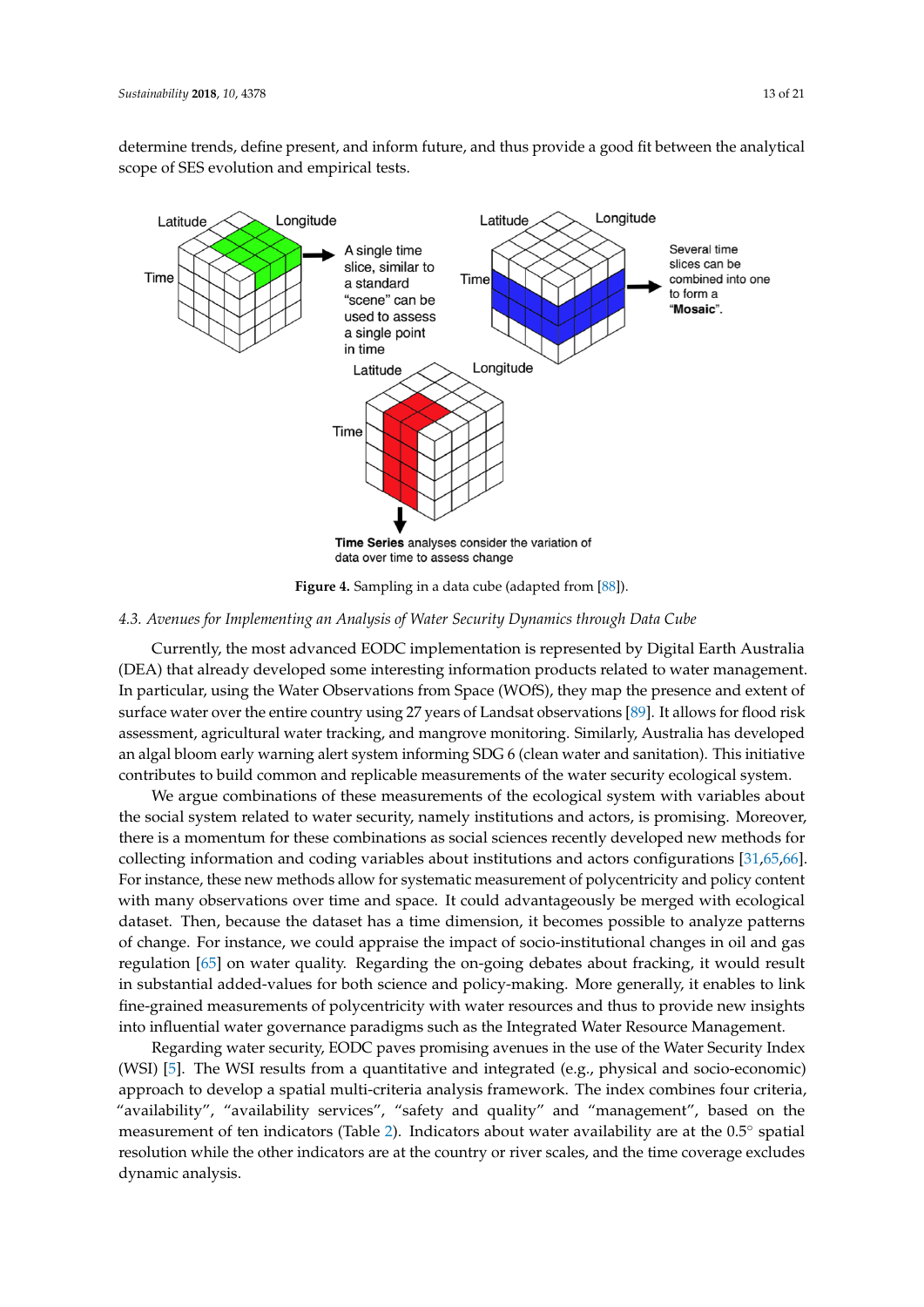<span id="page-13-0"></span>

| Security Criteria (Weights)           | <b>Indicators (Weights)</b>           | <b>Spatial and Temporal Scales</b> |
|---------------------------------------|---------------------------------------|------------------------------------|
| Availability (45%)                    |                                       | $0.5^{\circ}$ spatial resolution;  |
|                                       | Water scarcity index (70%)            | Monthly mean value of 2010         |
|                                       |                                       | $0.5^{\circ}$ spatial resolution;  |
|                                       | Drought index (15%)                   | Monthly mean value of 2012         |
|                                       | Groundwater depletion (15%)           | $0.5^{\circ}$ spatial resolution;  |
|                                       |                                       | Monthly mean value of 2010         |
| Accessibility to water services (20%) | Access to sanitation (40%)            | Country scale; 2014                |
|                                       | Access to drinking water (60%)        | Country scale; 2014                |
| Safety and quality (20%)              | Water quality index (50%)             | Country scale; 2012                |
|                                       | Global flood frequency (50%)          | Country scale; 1985-2003           |
| Management (15%)                      | World governance index (70%)          | Country scale; 2010                |
|                                       | Transboundary legal framework (15%)   | River Basin scale; 2015            |
|                                       | Transboundary political tension (15%) | River Basin scale; 2015            |

**Table 2.** Composition of the water security index (adapted from [\[5\]](#page-15-3))

A first avenue is to take advantage of EODC versatility to replicate the measure of the WSI and expand its time coverage to several decades. It would allow observing changes in water security situations and in relations between the criteria of WSI (e.g., accessibility to water services with safety and quality). Then, the longitudinal measure of the WSI could be combined with accurate measures about actors and institutions, i.e., under the country scale. Because EODC facilitates spatial matching thanks to disaggregating–reaggregating pixels procedures, one could test our institutional and cognitive model of change for SES (Figure [3\)](#page-7-1). For instance, it allows estimating the association of new regulations with WSI changes to grasp the institutional complexity trap dynamic. This would allow identifying the level of saturation of SESs (see Figure [1\)](#page-3-0).

The potential contribution of EODC for water security is wider than expanding the use of the WSI. EODC allows measuring an index that corresponds more with the water systems and current use of the resource. For instance, ecological structure is a critical component of any SES. With EODC, it is possible to characterize the river degree of fragmentation and the water extent. EODC allows observing total suspended matter and chlorophyll content in water bodies which will enable for appraising water quality in the past (where no sampling have been made) and in the future reliably.

EODC offers accurate measures of water-related hazards, for example, to observe floods and droughts events and to determine human and economic exposure by crossing the spatial extension of events with population and economic datasets. A concrete illustration is the mapping of water extent dynamics across the entire Australian continent [\[89\]](#page-19-15). Using EODC, the mapping combines observations of permanent and temporary water bodies at 30 m resolution, with a temporal resolution of 15 days during 27 years. Such information gave insights on presence and frequency of occurrence of surface water across various spatial scales ranging from a few tens of meters about to the entire continent. It gave key information about spatial and temporal extents of significant stream flows and floods. Another example is the PreView Global Risk Data Platform using more than 30 years of EO data to map floods and droughts at the global scale [\[90\]](#page-19-16). It allows determining human and economic exposure as well as associated risks [\[91\]](#page-20-0). This can give essential information on socio-economic aspects related to natural hazards.

These EODC tools could be used to set up experimental research design, and use causal modeling to test our model of change for SES. For instance, the institutional complexity trap has been studied in the case of flood policy in Switzerland by showing an unexpected increase in institutional overlaps and conflicts that should limit regulation efficiency [\[31\]](#page-17-1). With the PreView Global Risk Data Platform, we could link this increasing complexity of the Swiss flood regulation with exposure to floods. Learning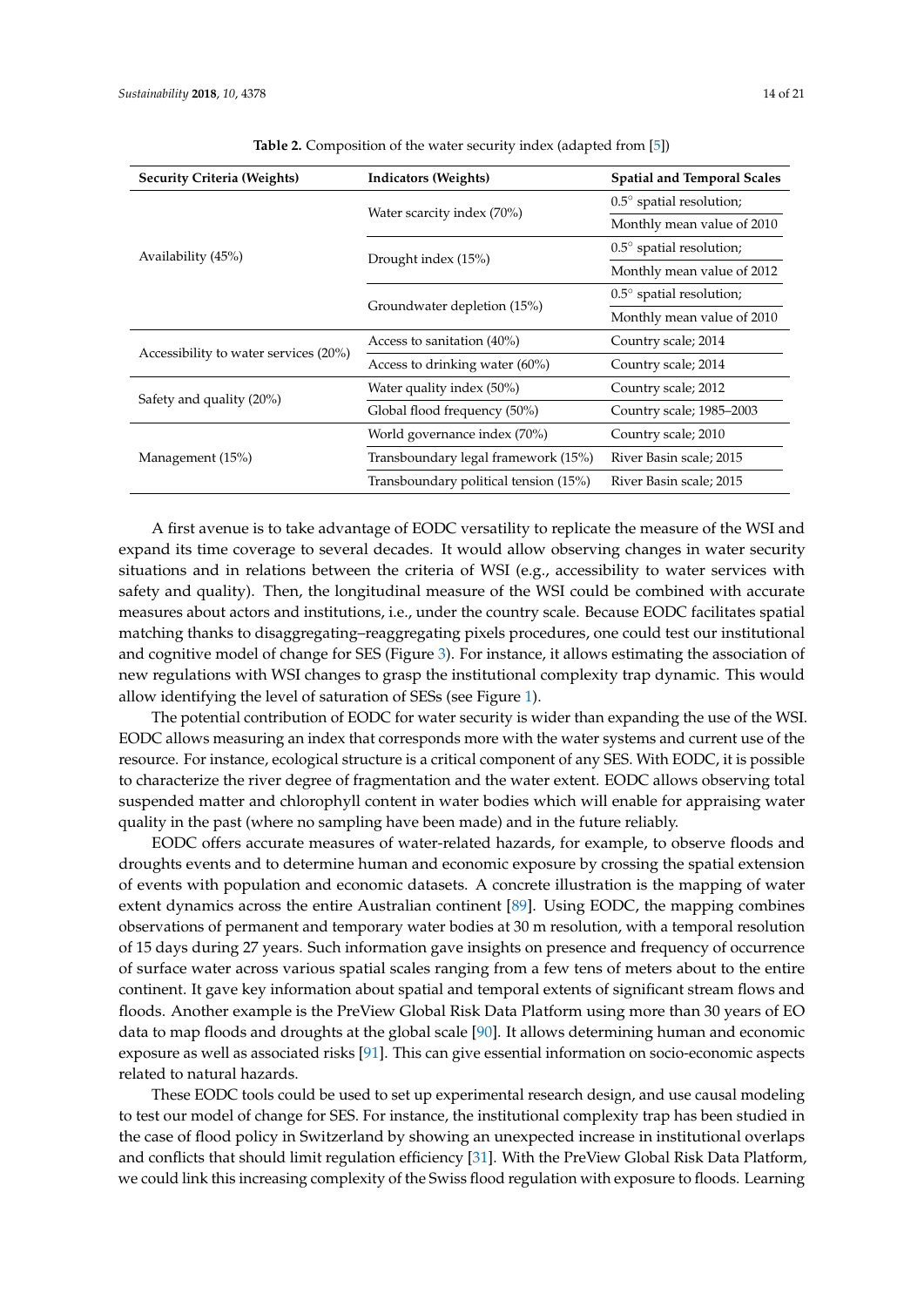could be tested as well. Since the 1960s, changes in experts influence significantly impacted Dutch and American flood governance in order to limit exposure to floods during [\[92\]](#page-20-1). Linking these changes with accurate measures about floods, through EODC, allows for a systematic analysis of the reorganization of SESs.

These avenues highlight that the versatility of the EODC enables research designs with treatment effect, and therefore causal inference. Indeed, natural experiments are rare in the social world and ecological information are not reliable or accessible worldwide and for every time. Consequently, elaborating robust experimental designs for SES analysis is extremely difficult. With EODC, if we observe a change in relevant social variables (e.g., new policies, new information initiating or diffusing learning), we could design robust causal tests that would advance empirical and theoretical knowledge about SES dynamic.

#### **5. Conclusions and Next Steps**

In this paper, we propose a model of change for SES that explains how institutions and natural resources systems co-evolve. In doing so, we offer a more dynamic understanding of SES that stands on three causal mechanisms: institutional complexity trap, rigidity trap, and learning processes. We rely on the adaptive cycle heuristic and focus on the saturation and the reorganization phases of a SES. We discuss how rigidity traps and institutional complexity traps drive the saturation of an SES until a crisis. Rigidity traps reduce adaptive capacity (i.e., the ability to explore alternative patterns) while institutional complexity traps reduce the ability to refine coordination mechanisms (i.e., the marginal effectiveness of new institutions). After a crisis, four ideal-types grasp the SES's diversity of reorganization patterns. We discuss how transformative and resilient synchronous regimes are more likely to frame a rebound. We argue that learning processes are pivotal in defining the ideal-type of reorganization pattern that the SES is likely to follow. Learning mechanisms and capacities contribute to determining the level of innovation and its scope of diffusion in a reorganizing SES.

This model of change offers many testable propositions, however there are three main methodological limitations that prevent hypothesis testing and results-comparison. We highlighted these limitations using water security as an illustrative case. These limitations include: heterogeneity of measurement, case specificity and static perspective. These methodological limitations bound the external validity and reproducibility of research designs that address SES dynamics. We suggest three primary recommendations to overcome these limitations: (1) increase number of observations and the geographic scope; (2) provide replicable measurements regarding both data availability and method transparency; and (3) include time variables in the analysis—even in the case of panel dataset.

Finally, we put forward Earth Observation Data Cubes (EODC) as a promising avenue to address these methodological limitations and recommendations, and thus to contribute to a better understanding of SES dynamics. Earth observations (EO) enable focusing on the spatial dimension of SESs and water security, but they are difficult to perform. Data cubes provide EO through a handy interface, exclude complex technical knowledge from the users, and combine data over the years. They make easier the combination of social and ecological data over many observations and facilitate broadening the space and time coverage, which makes it a unique tool for testing generalizable propositions of SES change. Moreover, data cubes enable the data structure fits with the theoretical unit of analysis. Indeed, the basic unit of EODC is the pixel, but then pixels could be aggregated according to the analytical needs. It means the dataset is less dependent of administrative boundaries but could stick with the resource footprint for instance.

Overall, our contribution to the scholarship and research on SES is threefold. First, we provide a model of change to enable causal hypothesis on the evolution of SES. Second, we identify three methodological limitations preventing reliable and generalizable results on the evolution of SES through an illustration of water security. Finally, we propose new tools through the EODCs to overcome these limitations and enable an easy combination of social and ecological data over space and time.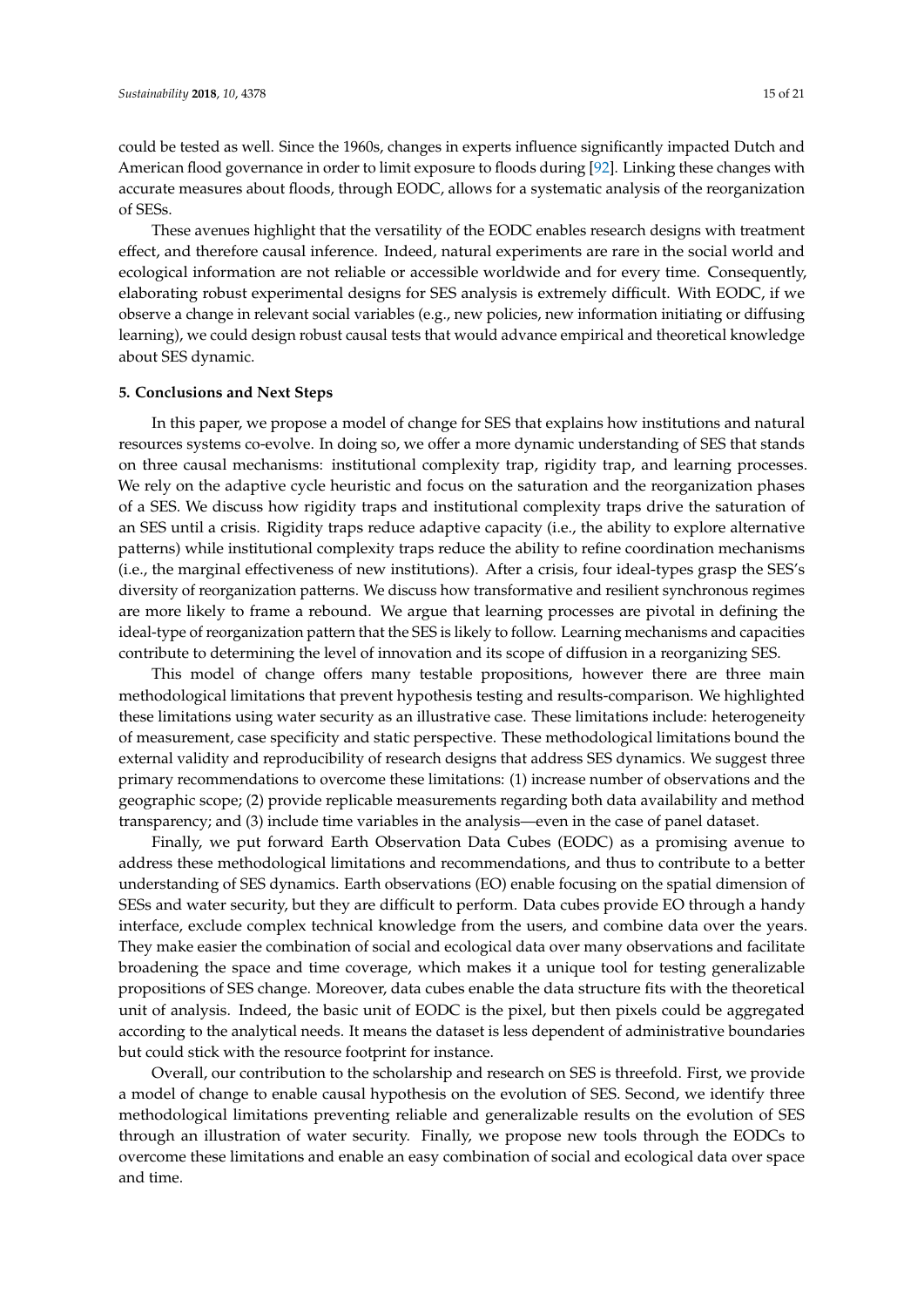As next steps, we foresee two primary ways to combine social and ecological datasets. The first way consists of building a georeferencing social network and linking this with ecological system [\[28\]](#page-16-18). The second way is to give a spatial perimeter to institutions and to link this with the ecological system. This has recently been done to highlight spatial misfits [\[74\]](#page-19-0), but it could be used to analyze institutional complementarities, in relation with the institutional complexity trap mechanism, or mechanism of learning and diffusion to studies reorganization patterns in a dynamic way. However, with only four operational data cubes in Australia, Colombia, Switzerland and Taiwan (but with many more appearing (recently, the African regional data cube has been launched covering Kenya, Senegal, Sierra Leone, Ghana, and Tanzania, while other EODCs are under development in Vietnam, Uganda, United Kingdom, Georgia and Moldova and more that 30 other countries have expressed interest, with the long-term objective of having continental or even global coverage)), there remain challenges to data cubes' extensive use. Further, harnessing the full potential of EO data for supporting informed decision-making on water security requires developing new algorithms (e.g., water related indices and aggregations methods) and tailored applications specific to the water security domain. Finally, we invite researchers to share their data in a common and free access repository to accelerate knowledge accumulation by favoring comparison, cross-analysis, and collaboration.

**Author Contributions:** Conceptualization, T.B.; Methodology, T.B., A.K.G.; Writing—Original Draft Preparation, T.B., A.K.G. and G.G.; Writing—Review and Editing, T.B., A.K.G. and G.G.; and Visualization, T.B. and G.G.

**Funding:** This research received no external funding.

**Conflicts of Interest:** The authors declare no conflict of interest.

## **Abbreviations**

The following abbreviations are used in this manuscript:

- ARD Analysis Ready Data
- EO Earth Observation
- EODC Earth Observation Data Cube
- IAD Institutional And Development framework
- IWRM Integrated Water Resource Management
- SES Social-Ecological System

## **References**

- <span id="page-15-0"></span>1. Costanza, R.; de Groot, R.; Braat, L.; Kubiszewski, I.; Fioramonti, L.; Sutton, P.; Farber, S.; Grasso, M. Twenty years of ecosystem services: How far have we come and how far do we still need to go? *Ecosyst. Serv.* **2017**, *28*, 1–16, doi[:10.1016/j.ecoser.2017.09.008.](https://doi.org/10.1016/j.ecoser.2017.09.008) [\[CrossRef\]](http://dx.doi.org/10.1016/j.ecoser.2017.09.008)
- <span id="page-15-1"></span>2. Bolognesi, T.; Kluser, S. Water security as a normative goal or as a structural principle for water governance. In *A Critical Approach to International Water Management Trends: Policy and Practice*; Palgrave Studies in Water Governance: Policy and Practice; Palgrave MacMillan: London, UK, 2018.
- <span id="page-15-6"></span>3. Gerlak, A.K.; Mukhtarov, F. 'Ways of knowing' water: Integrated water resources management and water security as complementary discourses. *Int. Environ. Agreements Polit. Law Econ.* **2015**, *15*, 257–272, doi[:10.1007/s10784-015-9278-5.](https://doi.org/10.1007/s10784-015-9278-5) [\[CrossRef\]](http://dx.doi.org/10.1007/s10784-015-9278-5)
- <span id="page-15-2"></span>4. Dadson, S.; Hall, J.W.; Garrick, D.; Sadoff, C.; Grey, D.; Whittington, D. Water security, risk, and economic growth: Insights from a dynamical systems model. *Water Resour. Res.* **2017**, *53*, 6425–6438, doi[:10.1002/2017WR020640.](https://doi.org/10.1002/2017WR020640) [\[CrossRef\]](http://dx.doi.org/10.1002/2017WR020640)
- <span id="page-15-3"></span>5. Gain, A.K.; Giupponi, C.; Wada, Y. Measuring global water security towards sustainable development goals. *Environ. Res. Lett.* **2016**, *11*, 124015, doi[:10.1088/1748-9326/11/12/124015.](https://doi.org/10.1088/1748-9326/11/12/124015) [\[CrossRef\]](http://dx.doi.org/10.1088/1748-9326/11/12/124015)
- <span id="page-15-4"></span>6. Lawford, R.; Strauch, A.; Toll, D.; Fekete, B.; Cripe, D. Earth observations for global water security. *Curr. Opin. Environ. Sustain.* **2013**, *5*, 633–643, doi[:10.1016/j.cosust.2013.11.009.](https://doi.org/10.1016/j.cosust.2013.11.009) [\[CrossRef\]](http://dx.doi.org/10.1016/j.cosust.2013.11.009)
- <span id="page-15-5"></span>7. Scott, G.; Rajabifard, A. Sustainable development and geospatial information: A strategic framework for integrating a global policy agenda into national geospatial capabilities. *Geo-Spat. Inf. Sci.* **2017**, *20*, 59–76, doi[:10.1080/10095020.2017.1325594.](https://doi.org/10.1080/10095020.2017.1325594) [\[CrossRef\]](http://dx.doi.org/10.1080/10095020.2017.1325594)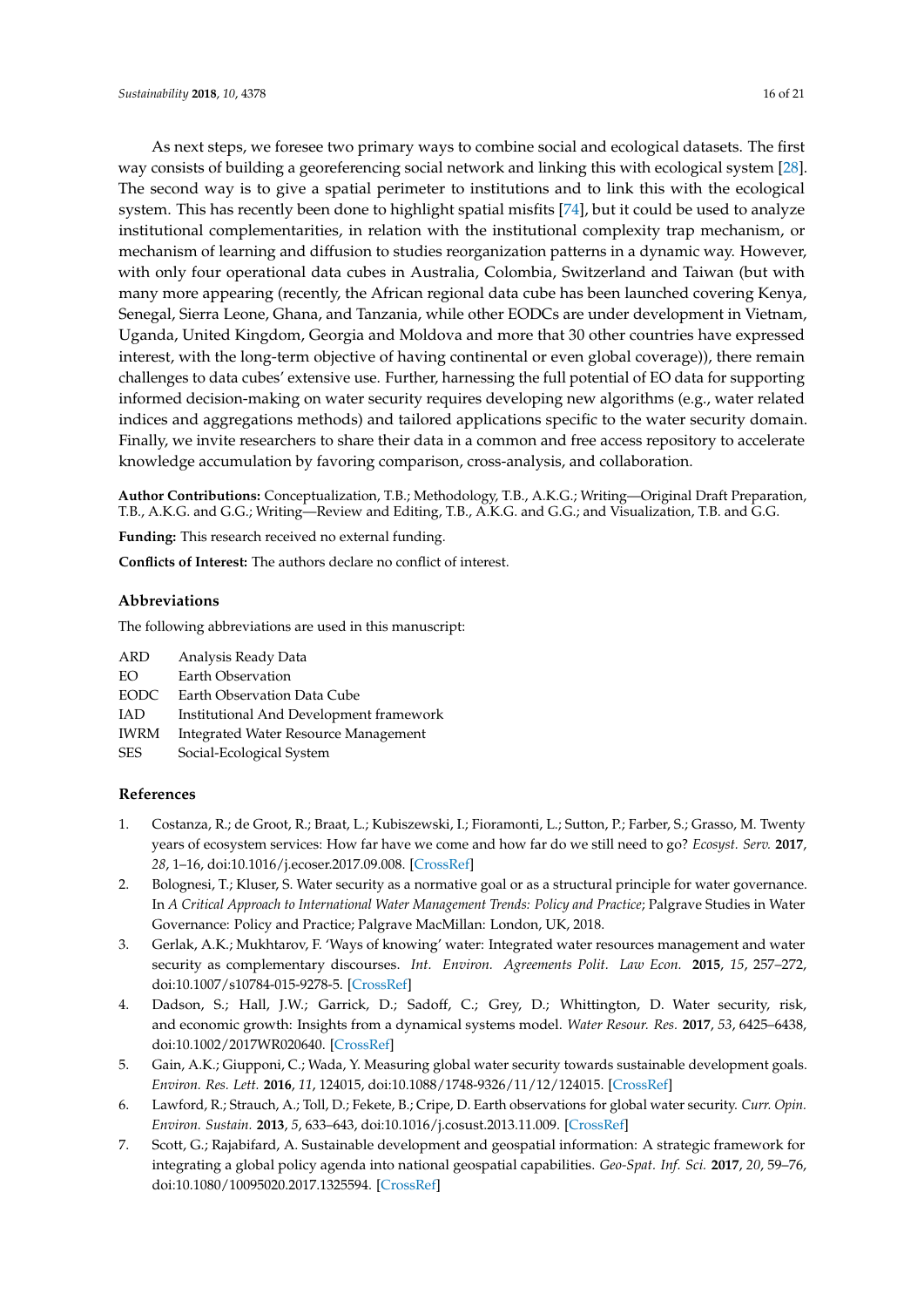- <span id="page-16-0"></span>8. Ostrom, E. A General Framework for Analyzing Sustainability of Social-Ecological Systems. *Science* **2009**, *325*, 419–422, doi[:10.1126/science.1172133.](https://doi.org/10.1126/science.1172133) [\[CrossRef\]](http://dx.doi.org/10.1126/science.1172133) [\[PubMed\]](http://www.ncbi.nlm.nih.gov/pubmed/19628857)
- <span id="page-16-1"></span>9. McGinnis, M.D.; Ostrom, E. Social-ecological system framework: Initial changes and continuing challenges. *Ecol. Soc.* **2014**, *19*, 30. [\[CrossRef\]](http://dx.doi.org/10.5751/ES-06387-190230)
- <span id="page-16-2"></span>10. Schlager, E.; Cox, M. The IAD Framework and the SES Framework: An Introduction and Assessment of the Ostrom Workshop Frameworks. In *Theories of the Policy Process*; Westview Press: New York, NY, USA, 2018; pp. 215–252, doi[:10.4324/9780429494284-7.](https://doi.org/10.4324/9780429494284-7)
- <span id="page-16-3"></span>11. Ratajczyk, E.; Brady, U.; Baggio, J.; Barnett, A.; Perez-Ibarra, I.; Rollins, N.; Rubiños, C.; Shin, H.; Yu, D.; Aggarwal, R.; et al. Challenges and opportunities in coding the commons: Problems, procedures, and potential solutions in large-N comparative case studies. *Int. J. Commons* **2016**, *10*, doi[:10.18352/ijc.652.](https://doi.org/10.18352/ijc.652) [\[CrossRef\]](http://dx.doi.org/10.18352/ijc.652)
- <span id="page-16-4"></span>12. Robinson, D.T.; Vittorio, A.D.; Alexander, P.; Arneth, A.; Barton, C.M.; Brown, D.G.; Kettner, A.; Lemmen, C.; O'Neill, B.C.; Janssen, M.; et al. Modelling feedbacks between human and natural processes in the land system. *Earth Syst. Dyn.* **2018**, *9*, 895–914, doi[:10.5194/esd-9-895-2018.](https://doi.org/https://doi.org/10.5194/esd-9-895-2018) [\[CrossRef\]](http://dx.doi.org/10.5194/esd-9-895-2018)
- <span id="page-16-5"></span>13. Giuliani, G.; Chatenoux, B.; Bono, A.D.; Rodila, D.; Richard, J.P.; Allenbach, K.; Dao, H.; Peduzzi, P. Building an Earth Observations Data Cube: Lessons learned from the Swiss Data Cube (SDC) on generating Analysis Ready Data (ARD). *Big Earth Data* **2017**, *1*, 100–117, doi[:10.1080/20964471.2017.1398903.](https://doi.org/10.1080/20964471.2017.1398903) [\[CrossRef\]](http://dx.doi.org/10.1080/20964471.2017.1398903)
- <span id="page-16-6"></span>14. Lewis, A.; Oliver, S.; Lymburner, L.; Evans, B.; Wyborn, L.; Mueller, N.; Raevksi, G.; Hooke, J.; Woodcock, R.; Sixsmith, J.; et al. The Australian Geoscience Data Cube—Foundations and lessons learned. *Remote Sens. Environ.* **2017**, *202*, 276–292, doi[:10.1016/j.rse.2017.03.015.](https://doi.org/10.1016/j.rse.2017.03.015) [\[CrossRef\]](http://dx.doi.org/10.1016/j.rse.2017.03.015)
- <span id="page-16-7"></span>15. Bolognesi, T. *Modernization and Urban Water Governance: Organizational Change and Sustainability in Europe*; Palgrave Macmillan UK: London, UK, 2018; doi[:10.1057/978-1-137-59255-2.](https://doi.org/10.1057/978-1-137-59255-2)
- 16. Vörösmarty, C.J.; McIntyre, P.B.; Gessner, M.O.; Dudgeon, D.; Prusevich, A.; Green, P.; Glidden, S.; Bunn, S.E.; Sullivan, C.A.; Liermann, C.R.; et al. Global threats to human water security and river biodiversity. *Nature* **2010**, *467*, 555–561, doi[:10.1038/nature09440.](https://doi.org/10.1038/nature09440) [\[CrossRef\]](http://dx.doi.org/10.1038/nature09440) [\[PubMed\]](http://www.ncbi.nlm.nih.gov/pubmed/20882010)
- <span id="page-16-20"></span>17. Bolognesi, T. The water vulnerability of metro and megacities: An investigation of structural determinants. *Nat. Resour. Forum* **2015**, *39*, 123–133, doi[:10.1111/1477-8947.12056.](https://doi.org/10.1111/1477-8947.12056) [\[CrossRef\]](http://dx.doi.org/10.1111/1477-8947.12056)
- <span id="page-16-8"></span>18. Flörke, M.; Schneider, C.; McDonald, R.I. Water competition between cities and agriculture driven by climate change and urban growth. *Nat. Sustain.* **2018**, *1*, 51–58, doi[:10.1038/s41893-017-0006-8.](https://doi.org/10.1038/s41893-017-0006-8) [\[CrossRef\]](http://dx.doi.org/10.1038/s41893-017-0006-8)
- <span id="page-16-9"></span>19. Anderies, J.; Janssen, M.; Ostrom, E. A Framework to Analyze the Robustness of Social-ecological Systems from an Institutional Perspective. *Ecol. Soc.* **2004**, *9*, doi[:10.5751/ES-00610-090118.](https://doi.org/10.5751/ES-00610-090118) [\[CrossRef\]](http://dx.doi.org/10.5751/ES-00610-090118)
- <span id="page-16-10"></span>20. Ostrom, E.; Janssen, M.A.; Anderies, J.M. Going beyond panaceas. *Proc. Natl. Acad. Sci. USA* **2007**, *104*, 15176–15178, doi[:10.1073/pnas.0701886104.](https://doi.org/10.1073/pnas.0701886104) [\[CrossRef\]](http://dx.doi.org/10.1073/pnas.0701886104) [\[PubMed\]](http://www.ncbi.nlm.nih.gov/pubmed/17881583)
- <span id="page-16-11"></span>21. Cole, D.H.; Epstein, G.; McGinnis, M.D. *Toward a New Institutional Analysis of Social-Ecological Systems (NIASES): Combining Elinor Ostrom's IAD and SES Frameworks*; Indiana Legal Studies Research Paper No. 299; Indiana University Bloomington: Bloomington, IN, USA, 2014.
- <span id="page-16-12"></span>22. Ostrom, E.; Janssen, M.A. Multi-Level Governance and Resilience of Social-Ecological Systems. In *Globalisation, Poverty and Conflict: A Critical "Development" Reader*; Spoor, M., Ed.; Springer Netherlands: Dordrecht, The Netherlands, 2005; pp. 239–259, doi[:10.1007/1-4020-2858-X\\_13.](https://doi.org/10.1007/1-4020-2858-X_13) [\[CrossRef\]](http://dx.doi.org/10.1007/1-4020-2858-X_13)
- <span id="page-16-13"></span>23. Gunderson, L.H.; Holling, C.S. *Panarchy Understanding Transformations in Human and Natural Systems*; Island Press: Washington, DC, USA, 2002.
- <span id="page-16-14"></span>24. Holling, C.S. Engineering resilience versus ecological resilience. In *Engineering within Ecological Constraints*; The National Academies Press: Washington, DC, USA, 1996; pp. 31–44.
- <span id="page-16-15"></span>25. Holling, C.S. Resilience and Stability of Ecological Systems. *Annu. Rev. Ecol. Syst.* **1973**, *4*, 1–23, doi[:10.1146/annurev.es.04.110173.000245.](https://doi.org/10.1146/annurev.es.04.110173.000245) [\[CrossRef\]](http://dx.doi.org/10.1146/annurev.es.04.110173.000245)
- <span id="page-16-16"></span>26. Pimm, S.L. The complexity and stability of ecosystems. *Nature* **1984**, *307*, 321–326, doi[:10.1038/307321a0.](https://doi.org/10.1038/307321a0) [\[CrossRef\]](http://dx.doi.org/10.1038/307321a0)
- <span id="page-16-17"></span>27. Fath, B.; Dean, C.; Katzmair, H. Navigating the adaptive cycle: An approach to managing the resilience of social systems. *Ecol. Soc.* **2015**, *20*, doi[:10.5751/ES-07467-200224.](https://doi.org/10.5751/ES-07467-200224) [\[CrossRef\]](http://dx.doi.org/10.5751/ES-07467-200224)
- <span id="page-16-18"></span>28. Lubell, M.; Robins, G.; Wang, P. Network structure and institutional complexity in an ecology of water management games. *Ecol. Soc.* **2014**, *19*, doi[:10.5751/ES-06880-190423.](https://doi.org/10.5751/ES-06880-190423) [\[CrossRef\]](http://dx.doi.org/10.5751/ES-06880-190423)
- <span id="page-16-19"></span>29. Stedman, R.C. Subjectivity and social-ecological systems: A rigidity trap (and sense of place as a way out). *Sustain. Sci.* **2016**, *11*, 891–901, doi[:10.1007/s11625-016-0388-y.](https://doi.org/10.1007/s11625-016-0388-y) [\[CrossRef\]](http://dx.doi.org/10.1007/s11625-016-0388-y)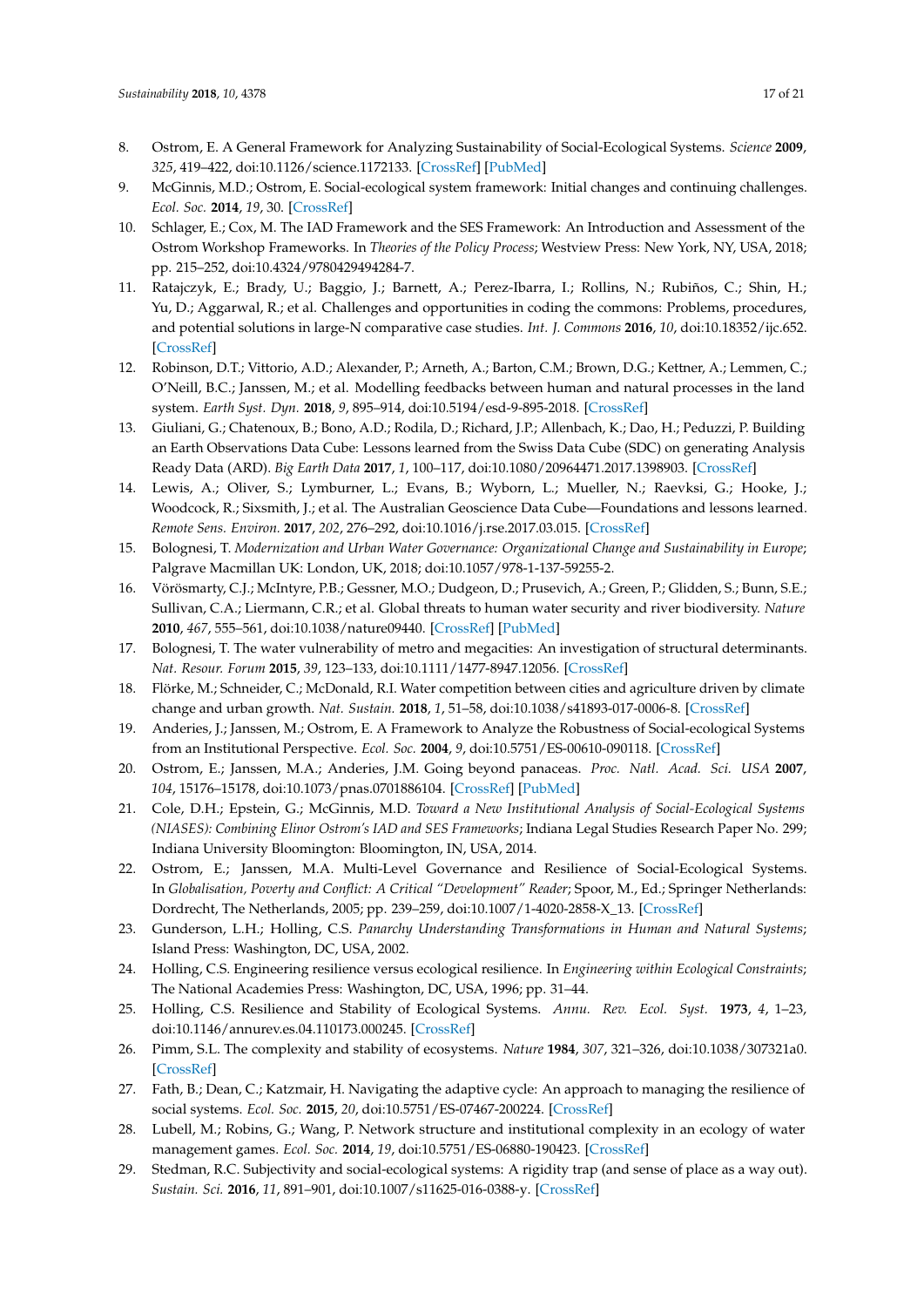- <span id="page-17-0"></span>30. Bolognesi, T.; Nahrath, S. Environmental Governance Dynamics: Some Micro Foundations of Macro Failures. 2018. Available online: <https://ssrn.com/abstract=3163828> (accessed on 22 November 2018).
- <span id="page-17-1"></span>31. Bolognesi, T.; Nahrath, S.; Metz, F. *Why Resource Regimes Fail in the Long Run? The Role of Institutional Complexity Traps and Transversal Transaction Costs*; Social Science Research Network: Rochester, NY, USA, 2017; doi[:10.2139/ssrn.2991551.](https://doi.org/10.2139/ssrn.2991551)
- <span id="page-17-2"></span>32. Renou, Y.; Bolognesi, T. Governing urban water services in Europe: Towards sustainable synchronous regimes. *J. Hydrol.* **2018**, doi[:10.1016/j.jhydrol.2018.03.039.](https://doi.org/10.1016/j.jhydrol.2018.03.039) [\[CrossRef\]](http://dx.doi.org/10.1016/j.jhydrol.2018.03.039)
- <span id="page-17-3"></span>33. Heikkila, T.; Gerlak, A.K. Working on learning: How the institutional rules of environmental governance matter. *J. Environ. Plan. Manag.* **2018**, 1–18, doi[:10.1080/09640568.2018.1473244.](https://doi.org/10.1080/09640568.2018.1473244) [\[CrossRef\]](http://dx.doi.org/10.1080/09640568.2018.1473244)
- <span id="page-17-20"></span>34. Pahl-Wostl, C. A conceptual framework for analysing adaptive capacity and multi-level learning processes in resource governance regimes. *Glob. Environ. Chang.* **2009**, *19*, 354–365, doi[:10.1016/j.gloenvcha.2009.06.001.](https://doi.org/10.1016/j.gloenvcha.2009.06.001) [\[CrossRef\]](http://dx.doi.org/10.1016/j.gloenvcha.2009.06.001)
- <span id="page-17-4"></span>35. Newig, J.; Kochskämper, E.; Challies, E.; Jager, N.W. Exploring governance learning: How policymakers draw on evidence, experience and intuition in designing participatory flood risk planning. *Environ. Sci. Policy* **2016**, *55*, 353–360, doi[:10.1016/j.envsci.2015.07.020.](https://doi.org/10.1016/j.envsci.2015.07.020) [\[CrossRef\]](http://dx.doi.org/10.1016/j.envsci.2015.07.020) [\[PubMed\]](http://www.ncbi.nlm.nih.gov/pubmed/28149198)
- <span id="page-17-5"></span>36. Carpenter, S.; Brock, W. Adaptive Capacity and Traps. *Ecol. Soc.* **2008**, *13*, doi[:10.5751/ES-02716-130240.](https://doi.org/10.5751/ES-02716-130240) [\[CrossRef\]](http://dx.doi.org/10.5751/ES-02716-130240)
- <span id="page-17-6"></span>37. Varone, F.; Nahrath, S. Regulating the use of natural resources: When policy instruments meet property rights. In *L'Instrumentation de l'Action Publique. Controverses, Resistances, Effets*; Presses de Sciences Po: Paris, France, 2014; pp. 237–264.
- <span id="page-17-7"></span>38. Gerber, J.D.; Knoepfel, P.; Nahrath, S.; Varone, F. Institutional Resource Regimes: Towards sustainability through the combination of property-rights theory and policy analysis. *Ecol. Econ.* **2009**, *68*, 798–809, doi[:10.1016/j.ecolecon.2008.06.013.](https://doi.org/10.1016/j.ecolecon.2008.06.013) [\[CrossRef\]](http://dx.doi.org/10.1016/j.ecolecon.2008.06.013)
- <span id="page-17-8"></span>39. Vatn, A. *Institutions and the Environment*; Edward Elgar Publishing: Cheltenham, UK, 2005.
- <span id="page-17-9"></span>40. Banos-González, I.; Martínez-Fernández, J.; Esteve-Selma, M.A. Using dynamic sustainability indicators to assess environmental policy measures in Biosphere Reserves. *Ecol. Indic.* **2016**, *67*, 565–576, doi[:10.1016/j.ecolind.2016.03.021.](https://doi.org/10.1016/j.ecolind.2016.03.021) [\[CrossRef\]](http://dx.doi.org/10.1016/j.ecolind.2016.03.021)
- <span id="page-17-10"></span>41. Vidal-Legaz, B.; Martínez-Fernández, J.; Picón, A.S.; Pugnaire, F.I. Trade-offs between maintenance of ecosystem services and socio-economic development in rural mountainous communities in southern Spain: A dynamic simulation approach. *J. Environ. Manag.* **2013**, *131*, 280–297, doi[:10.1016/j.jenvman.2013.09.036.](https://doi.org/10.1016/j.jenvman.2013.09.036) [\[CrossRef\]](http://dx.doi.org/10.1016/j.jenvman.2013.09.036) [\[PubMed\]](http://www.ncbi.nlm.nih.gov/pubmed/24184530)
- <span id="page-17-11"></span>42. Cejudo, G.M.; Michel, C.L. Addressing fragmented government action: Coordination, coherence, and integration. *Policy Sci.* **2017**, *50*, 745–767, doi[:10.1007/s11077-017-9281-5.](https://doi.org/10.1007/s11077-017-9281-5) [\[CrossRef\]](http://dx.doi.org/10.1007/s11077-017-9281-5)
- <span id="page-17-12"></span>43. Teisman, G.R.; Edelenbos, J. Towards a perspective of system synchronization in water governance: a synthesis of empirical lessons and complexity theories. *Int. Rev. Adm. Sci.* **2011**, *77*, 101–118, doi[:10.1177/0020852310390121.](https://doi.org/10.1177/0020852310390121) [\[CrossRef\]](http://dx.doi.org/10.1177/0020852310390121)
- <span id="page-17-13"></span>44. Sarasvathy, S.D. *Effectuation: Elements of Entrepreneurial Expertise*; Edward Elgar Publishing: Cheltenham, UK, 2009.
- <span id="page-17-14"></span>45. Adger, W.N.; Brown, K.; Tompkins, E.L. The Political Economy of Cross-Scale Networks in Resource Co-Management. *Ecol. Soc.* **2005**, *10*, 9. [\[CrossRef\]](http://dx.doi.org/10.5751/ES-01465-100209)
- <span id="page-17-15"></span>46. Adger, W.N. Vulnerability. *Glob. Environ. Chang.* **2006**, *16*, 268–281, doi[:10.1016/j.gloenvcha.2006.02.006.](https://doi.org/10.1016/j.gloenvcha.2006.02.006) [\[CrossRef\]](http://dx.doi.org/10.1016/j.gloenvcha.2006.02.006)
- <span id="page-17-16"></span>47. Young, O.R. Institutional dynamics: Resilience, vulnerability and adaptation in environmental and resource regimes. *Glob. Environ. Chang.* **2010**, *20*, 378–385, doi[:10.1016/j.gloenvcha.2009.10.001.](https://doi.org/10.1016/j.gloenvcha.2009.10.001) [\[CrossRef\]](http://dx.doi.org/10.1016/j.gloenvcha.2009.10.001)
- <span id="page-17-17"></span>48. Miller, F.; Osbahr, H.; Boyd, E.; Thomalla, F.; Bharwani, S.; Ziervogel, G.; Walker, B.; Birkmann, J.; van der Leeuw, S.; Rockström, J.; et al. Resilience and Vulnerability: Complementary or Conflicting Concepts? *Ecol. Soc.* **2010**, *15*, doi[:10.5751/ES-03378-150311.](https://doi.org/10.5751/ES-03378-150311) [\[CrossRef\]](http://dx.doi.org/10.5751/ES-03378-150311)
- <span id="page-17-18"></span>49. Heikkila, T.; Villamayor-Tomas, S.; Garrick, D. Special Issue: Bringing polycentric systems into focus for environmental governance. *Environ. Policy Gov.* **2018**, *28*, 207–318. [\[CrossRef\]](http://dx.doi.org/10.1002/eet.1809)
- <span id="page-17-19"></span>50. Pahl-Wostl, C.; Knieper, C. The capacity of water governance to deal with the climate change adaptation challenge: Using fuzzy set Qualitative Comparative Analysis to distinguish between polycentric, fragmented and centralized regimes. *Glob. Environ. Chang.* **2014**, *29*, 139–154, doi[:10.1016/j.gloenvcha.2014.09.003.](https://doi.org/10.1016/j.gloenvcha.2014.09.003) [\[CrossRef\]](http://dx.doi.org/10.1016/j.gloenvcha.2014.09.003)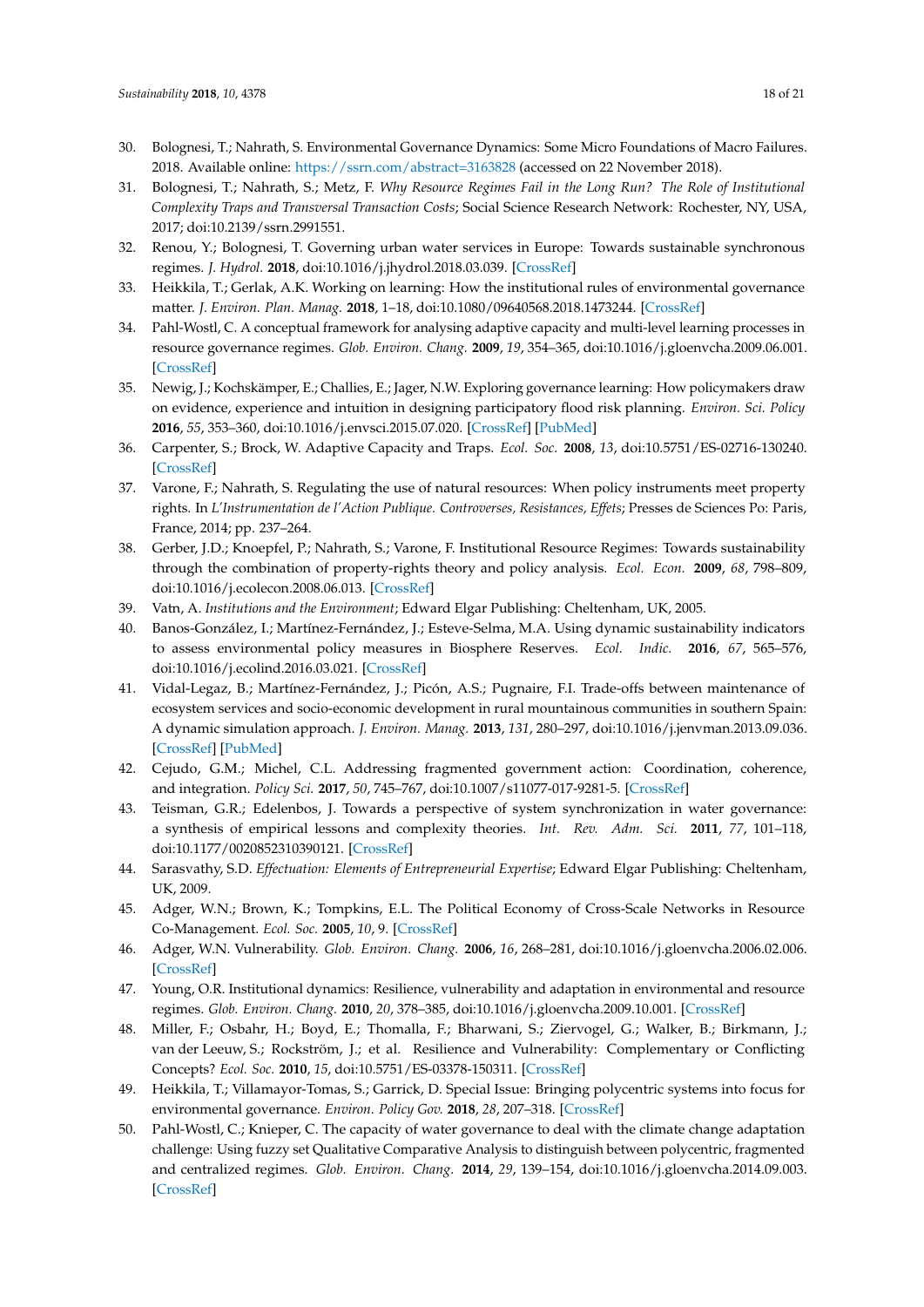- <span id="page-18-0"></span>51. da Silveira, A.R.; Richards, K.S. The Link Between Polycentrism and Adaptive Capacity in River Basin Governance Systems: Insights from the River Rhine and the Zhujiang (Pearl River) Basin. *Ann. Assoc. Am. Geogr.* **2013**, *103*, 319–329, doi[:10.1080/00045608.2013.754687.](https://doi.org/10.1080/00045608.2013.754687) [\[CrossRef\]](http://dx.doi.org/10.1080/00045608.2013.754687)
- <span id="page-18-1"></span>52. Folke, C.; Hahn, T.; Olsson, P.; Norberg, J. Adaptive Governance of Social-Ecological Systems. *Annu. Rev. Environ. Resour.* **2005**, *30*, 441–473, doi[:10.1146/annurev.energy.30.050504.144511.](https://doi.org/10.1146/annurev.energy.30.050504.144511) [\[CrossRef\]](http://dx.doi.org/10.1146/annurev.energy.30.050504.144511)
- <span id="page-18-2"></span>53. Galaz, V.; Crona, B.; Österblom, H.; Olsson, P.; Folke, C. Polycentric systems and interacting planetary boundaries — Emerging governance of climate change–ocean acidification–marine biodiversity. *Ecol. Econ.* **2012**, *81*, 21–32, doi[:10.1016/j.ecolecon.2011.11.012.](https://doi.org/10.1016/j.ecolecon.2011.11.012) [\[CrossRef\]](http://dx.doi.org/10.1016/j.ecolecon.2011.11.012)
- <span id="page-18-3"></span>54. Heikkila, T.; Gerlak, A.K. Building a Conceptual Approach to Collective Learning: Lessons for Public Policy Scholars. *Policy Stud. J.* **2013**, *41*, 484–512, doi[:10.1111/psj.12026.](https://doi.org/10.1111/psj.12026) [\[CrossRef\]](http://dx.doi.org/10.1111/psj.12026)
- <span id="page-18-4"></span>55. McCord, P.; Dell'Angelo, J.; Baldwin, E.; Evans, T. Polycentric Transformation in Kenyan Water Governance: A Dynamic Analysis of Institutional and Social-Ecological Change. *Policy Stud. J.* **2017**, *45*, 633–658, doi[:10.1111/psj.12168.](https://doi.org/10.1111/psj.12168) [\[CrossRef\]](http://dx.doi.org/10.1111/psj.12168)
- <span id="page-18-5"></span>56. Poteete, A.R.; Janssen, M.A.; Ostrom, E. *Working Together: Collective Action, the Commons, and Multiple Methods in Practice*; Princeton University Press: Princeton, NJ, USA, 2010.
- 57. Ostrom, E.; Basurto, X. Crafting analytical tools to study institutional change. *J. Inst. Econ.* **2011**, *7*, 317–343, doi[:10.1017/S1744137410000305.](https://doi.org/10.1017/S1744137410000305) [\[CrossRef\]](http://dx.doi.org/10.1017/S1744137410000305)
- <span id="page-18-6"></span>58. Cleaver, F. Reinventing Institutions: Bricolage and the Social Embeddedness of Natural Resource Management. *Eur. J. Dev. Res.* **2002**, *14*, 11–30, doi[:10.1080/714000425.](https://doi.org/10.1080/714000425) [\[CrossRef\]](http://dx.doi.org/10.1080/714000425)
- <span id="page-18-7"></span>59. Cook, C.; Bakker, K. Water security: Debating an emerging paradigm. *Glob. Environ. Chang.* **2012**, *22*, 94–102, doi[:10.1016/j.gloenvcha.2011.10.011.](https://doi.org/10.1016/j.gloenvcha.2011.10.011) [\[CrossRef\]](http://dx.doi.org/10.1016/j.gloenvcha.2011.10.011)
- <span id="page-18-8"></span>60. Gerlak, A.K.; House-Peters, L.; Varady, R.G.; Albrecht, T.; Zúñiga-Terán, A.; de Grenade, R.R.; Cook, C.; Scott, C.A. Water security: A review of place-based research. *Environ. Sci. Policy* **2018**, *82*, 79–89, doi[:10.1016/j.envsci.2018.01.009.](https://doi.org/10.1016/j.envsci.2018.01.009) [\[CrossRef\]](http://dx.doi.org/10.1016/j.envsci.2018.01.009)
- <span id="page-18-9"></span>61. Huai, C.; Chai, L. A bibliometric analysis on the performance and underlying dynamic patterns of water security research. *Scientometrics* **2016**, *108*, 1531–1551, doi[:10.1007/s11192-016-2019-x.](https://doi.org/10.1007/s11192-016-2019-x) [\[CrossRef\]](http://dx.doi.org/10.1007/s11192-016-2019-x)
- <span id="page-18-10"></span>62. Wichelns, D. The water-energy-food nexus: Is the increasing attention warranted, from either a research or policy perspective? *Environ. Sci. Policy* **2017**, *69*, 113–123, doi[:10.1016/j.envsci.2016.12.018.](https://doi.org/10.1016/j.envsci.2016.12.018) [\[CrossRef\]](http://dx.doi.org/10.1016/j.envsci.2016.12.018)
- <span id="page-18-11"></span>63. Al-Saidi, M.; Elagib, N.A. Towards understanding the integrative approach of the water, energy and food nexus. *Sci. Total Environ.* **2017**, *574*, 1131–1139, doi[:10.1016/j.scitotenv.2016.09.046.](https://doi.org/10.1016/j.scitotenv.2016.09.046) [\[CrossRef\]](http://dx.doi.org/10.1016/j.scitotenv.2016.09.046) [\[PubMed\]](http://www.ncbi.nlm.nih.gov/pubmed/27710905)
- <span id="page-18-12"></span>64. Ostrom, E. *Understanding Institutional Diversity*; Princeton University Press: Princeton, NJ, USA, 2005.
- <span id="page-18-13"></span>65. Heikkila, T.; Weible, C.M. A semiautomated approach to analyzing polycentricity. *Environ. Policy Gov.* **2018**, *28*, 308–318, doi[:10.1002/eet.1817.](https://doi.org/10.1002/eet.1817) [\[CrossRef\]](http://dx.doi.org/10.1002/eet.1817)
- <span id="page-18-14"></span>66. Leifeld, P. Reconceptualizing Major Policy Change in the Advocacy Coalition Framework: A Discourse Network Analysis of German Pension Politics. *Policy Stud. J.* **2013**, *41*, 169–198, doi[:10.1111/psj.12007.](https://doi.org/10.1111/psj.12007) [\[CrossRef\]](http://dx.doi.org/10.1111/psj.12007)
- <span id="page-18-15"></span>67. Cranmer, S.J.; Leifeld, P.; McClurg, S.D.; Rolfe, M. Navigating the Range of Statistical Tools for Inferential Network Analysis. *Am. J. Polit. Sci.* **2017**, *61*, 237–251, doi[:10.1111/ajps.12263.](https://doi.org/10.1111/ajps.12263) [\[CrossRef\]](http://dx.doi.org/10.1111/ajps.12263)
- <span id="page-18-16"></span>68. Vogt, J.M.; Epstein, G.B.; Mincey, S.K.; Fischer, B.C.; McCord, P. Putting the "E" in SES: Unpacking the ecology in the Ostrom social-ecological system framework. *Ecol. Soc.* **2015**, *20*, 55. [\[CrossRef\]](http://dx.doi.org/10.5751/ES-07239-200155)
- 69. Janssen, M.A.; Anderies, J.M.; Ostrom, E. Robustness of Social-Ecological Systems to Spatial and Temporal Variability. *Soc. Nat. Resour.* **2007**, *20*, 307–322, doi[:10.1080/08941920601161320.](https://doi.org/10.1080/08941920601161320) [\[CrossRef\]](http://dx.doi.org/10.1080/08941920601161320)
- 70. Epstein, G.; Pittman, J.; Alexander, S.M.; Berdej, S.; Dyck, T.; Kreitmair, U.; Rathwell, K.J.; Villamayor-Tomas, S.; Vogt, J.; Armitage, D. Institutional fit and the sustainability of social–ecological systems. *Curr. Opin. Environ. Sustain.* **2015**, *14*, 34–40, doi[:10.1016/j.cosust.2015.03.005.](https://doi.org/10.1016/j.cosust.2015.03.005) [\[CrossRef\]](http://dx.doi.org/10.1016/j.cosust.2015.03.005)
- <span id="page-18-17"></span>71. Epstein, G.; Vogt, J.M.; Mincey, S.K.; Cox, M.; Fischer, B. Missing ecology: Integrating ecological perspectives with the social-ecological system framework. *Int. J. Commons* **2013**, *7*, 432–453. [\[CrossRef\]](http://dx.doi.org/10.18352/ijc.371)
- <span id="page-18-18"></span>72. Lehmann, A.; Giuliani, G.; Ray, N.; Rahman, K.; Abbaspour, K.C.; Nativi, S.; Craglia, M.; Cripe, D.; Quevauviller, P.; Beniston, M. Reviewing innovative Earth observation solutions for filling science-policy gaps in hydrology. *J. Hydrol.* **2014**, *518*, 267–277, doi[:10.1016/j.jhydrol.2014.05.059.](https://doi.org/10.1016/j.jhydrol.2014.05.059) [\[CrossRef\]](http://dx.doi.org/10.1016/j.jhydrol.2014.05.059)
- <span id="page-18-19"></span>73. Concha, J.A.; Schott, J.R. Retrieval of color producing agents in Case 2 waters using Landsat 8. *Remote Sens. Environ.* **2016**, *185*, 95–107, doi[:10.1016/j.rse.2016.03.018.](https://doi.org/10.1016/j.rse.2016.03.018) [\[CrossRef\]](http://dx.doi.org/10.1016/j.rse.2016.03.018)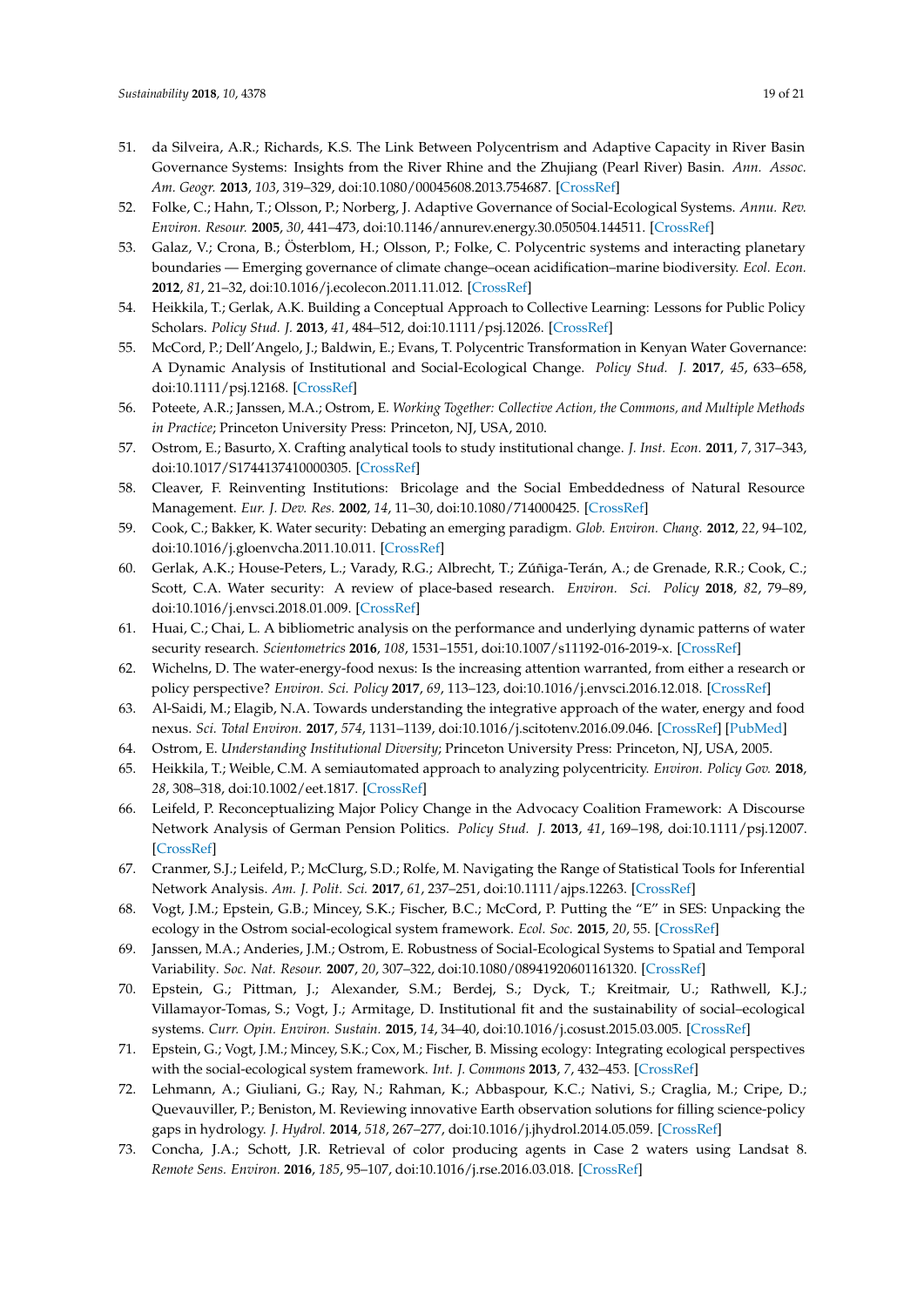- <span id="page-19-0"></span>74. Ingold, K.; Moser, A.; Metz, F.; Herzog, L.; Bader, H.P.; Scheidegger, R.; Stamm, C. Misfit between physical affectedness and regulatory embeddedness: The case of drinking water supply along the Rhine River. *Glob. Environ. Chang.* **2018**, *48*, 136–150, doi[:10.1016/j.gloenvcha.2017.11.006.](https://doi.org/10.1016/j.gloenvcha.2017.11.006) [\[CrossRef\]](http://dx.doi.org/10.1016/j.gloenvcha.2017.11.006)
- <span id="page-19-1"></span>75. Giuliani, G.; Dao, H.; De Bono, A.; Chatenoux, B.; Allenbach, K.; De Laborie, P.; Rodila, D.; Alexandris, N.; Peduzzi, P. Live Monitoring of Earth Surface (LiMES): A framework for monitoring environmental changes from Earth Observations. *Remote Sens. Environ.* **2017**, *202*, 222–233, doi[:10.1016/j.rse.2017.05.040.](https://doi.org/10.1016/j.rse.2017.05.040) [\[CrossRef\]](http://dx.doi.org/10.1016/j.rse.2017.05.040)
- <span id="page-19-2"></span>76. Purss, M.B.J.; Lewis, A.; Oliver, S.; Ip, A.; Sixsmith, J.; Evans, B.; Edberg, R.; Frankish, G.; Hurst, L.; Chan, T. Unlocking the Australian Landsat Archive—From dark data to High Performance Data infrastructures. *GeoResJ* **2015**, *6*, 135–140, doi[:10.1016/j.grj.2015.02.010.](https://doi.org/10.1016/j.grj.2015.02.010) [\[CrossRef\]](http://dx.doi.org/10.1016/j.grj.2015.02.010)
- <span id="page-19-3"></span>77. Lehmann, A.; Chaplin-Kramer, R.; Lacayo, M.; Giuliani, G.; Thau, D.; Koy, K.; Goldberg, G. Lifting the Information Barriers to Address Sustainability Challenges with Data from Physical Geography and Earth Observation. *Sustainability* **2017**, *9*, 858, doi[:10.3390/su9050858.](https://doi.org/10.3390/su9050858) [\[CrossRef\]](http://dx.doi.org/10.3390/su9050858)
- <span id="page-19-4"></span>78. Baumann, P.; Mazzetti, P.; Ungar, J.; Barbera, R.; Barboni, D.; Beccati, A.; Bigagli, L.; Boldrini, E.; Bruno, R.; Calanducci, A.; et al. Big Data Analytics for Earth Sciences: The EarthServer approach. *Int. J. Digit. Earth* **2016**, *9*, 3–29, doi[:10.1080/17538947.2014.1003106.](https://doi.org/10.1080/17538947.2014.1003106) [\[CrossRef\]](http://dx.doi.org/10.1080/17538947.2014.1003106)
- <span id="page-19-5"></span>79. Gorelick, N.; Hancher, M.; Dixon, M.; Ilyushchenko, S.; Thau, D.; Moore, R. Google Earth Engine: Planetary-scale geospatial analysis for everyone. *Remote Sens. Environ.* **2017**, *202*, 18–27, doi[:10.1016/j.rse.2017.06.031.](https://doi.org/10.1016/j.rse.2017.06.031) [\[CrossRef\]](http://dx.doi.org/10.1016/j.rse.2017.06.031)
- <span id="page-19-6"></span>80. Maciel, A.M.; Camara, G.; Vinhas, L.; Picoli, M.C.A.; Begotti, R.A.; de Assis, L.F.F.G. A spatiotemporal calculus for reasoning about land-use trajectories. *Int. J. Geogr. Inf. Sci.* **2018**, *33*, 1–17, doi[:10.1080/13658816.2018.1520235.](https://doi.org/10.1080/13658816.2018.1520235) [\[CrossRef\]](http://dx.doi.org/10.1080/13658816.2018.1520235)
- <span id="page-19-7"></span>81. Wulder, M.A.; Masek, J.G.; Cohen, W.B.; Loveland, T.R.; Woodcock, C.E. Opening the archive: How free data has enabled the science and monitoring promise of Landsat. *Remote Sens. Environ.* **2012**, *122*, 2–10, doi[:10.1016/j.rse.2012.01.010.](https://doi.org/10.1016/j.rse.2012.01.010) [\[CrossRef\]](http://dx.doi.org/10.1016/j.rse.2012.01.010)
- <span id="page-19-8"></span>82. Tulbure, M.G.; Broich, M.; Stehman, S.V.; Kommareddy, A. Surface water extent dynamics from three decades of seasonally continuous Landsat time series at subcontinental scale in a semi-arid region. *Remote Sens. Environ.* **2016**, *178*, 142–157, doi[:10.1016/j.rse.2016.02.034.](https://doi.org/10.1016/j.rse.2016.02.034) [\[CrossRef\]](http://dx.doi.org/10.1016/j.rse.2016.02.034)
- <span id="page-19-9"></span>83. Pasquarella, V.J.; Holden, C.E.; Kaufman, L.; Woodcock, C.E. From imagery to ecology: Leveraging time series of all available Landsat observations to map and monitor ecosystem state and dynamics. *Remote Sens. Ecol. Conserv.* **2016**, *2*, 152–170, doi[:10.1002/rse2.24.](https://doi.org/10.1002/rse2.24) [\[CrossRef\]](http://dx.doi.org/10.1002/rse2.24)
- <span id="page-19-10"></span>84. ESA. *Sentinel Data Access Report 2016*; Technical Report; European Space Agency: Paris, France, 2017.
- <span id="page-19-11"></span>85. Malenovský, Z.; Rott, H.; Cihlar, J.; Schaepman, M.E.; García-Santos, G.; Fernandes, R.; Berger, M. Sentinels for science: Potential of Sentinel-1, -2, and -3 missions for scientific observations of ocean, cryosphere, and land. *Remote Sens. Environ.* **2012**, *120*, 91–101, doi[:10.1016/j.rse.2011.09.026.](https://doi.org/10.1016/j.rse.2011.09.026) [\[CrossRef\]](http://dx.doi.org/10.1016/j.rse.2011.09.026)
- <span id="page-19-12"></span>86. Dhu, T.; Dunn, B.; Lewis, B.; Lymburner, L.; Mueller, N.; Telfer, E.; Lewis, A.; McIntyre, A.; Minchin, S.; Phillips, C. Digital earth Australia—Unlocking new value from earth observation data. *Big Earth Data* **2017**, *1*, 64–74, doi[:10.1080/20964471.2017.1402490.](https://doi.org/10.1080/20964471.2017.1402490) [\[CrossRef\]](http://dx.doi.org/10.1080/20964471.2017.1402490)
- <span id="page-19-13"></span>87. Anderson, K.; Ryan, B.; Sonntag, W.; Kavvada, A.; Friedl, L. Earth observation in service of the 2030 Agenda for Sustainable Development. *Geo-Spat. Inf. Sci.* **2017**, *20*, 77–96, doi[:10.1080/10095020.2017.1333230.](https://doi.org/10.1080/10095020.2017.1333230) [\[CrossRef\]](http://dx.doi.org/10.1080/10095020.2017.1333230)
- <span id="page-19-14"></span>88. Killough, B. Open Data Cubes, a Big Data Solution for Global Capacity Building. 2018. Available online: <https://www.unige.ch/actualites/archives/2018/sdc/> (accessed on 22 November 2018).
- <span id="page-19-15"></span>89. Lewis, A.; Lymburner, L.; Purss, M.B.J.; Brooke, B.; Evans, B.; Ip, A.; Dekker, A.G.; Irons, J.R.; Minchin, S.; Mueller, N.; et al. Rapid, high-resolution detection of environmental change over continental scales from satellite data—The Earth Observation Data Cube. *Int. J. Digit. Earth* **2016**, *9*, 106–111, doi[:10.1080/17538947.2015.1111952.](https://doi.org/10.1080/17538947.2015.1111952) [\[CrossRef\]](http://dx.doi.org/10.1080/17538947.2015.1111952)
- <span id="page-19-16"></span>90. Giuliani, G.; Peduzzi, P. The PREVIEW Global Risk Data Platform: A geoportal to serve and share global data on risk to natural hazards. *Nat. Hazards Earth Syst. Sci.* **2011**, *11*, 53–66, doi[:10.5194/nhess-11-53-2011.](https://doi.org/doi:10.5194/nhess-11-53-2011) [\[CrossRef\]](http://dx.doi.org/10.5194/nhess-11-53-2011)